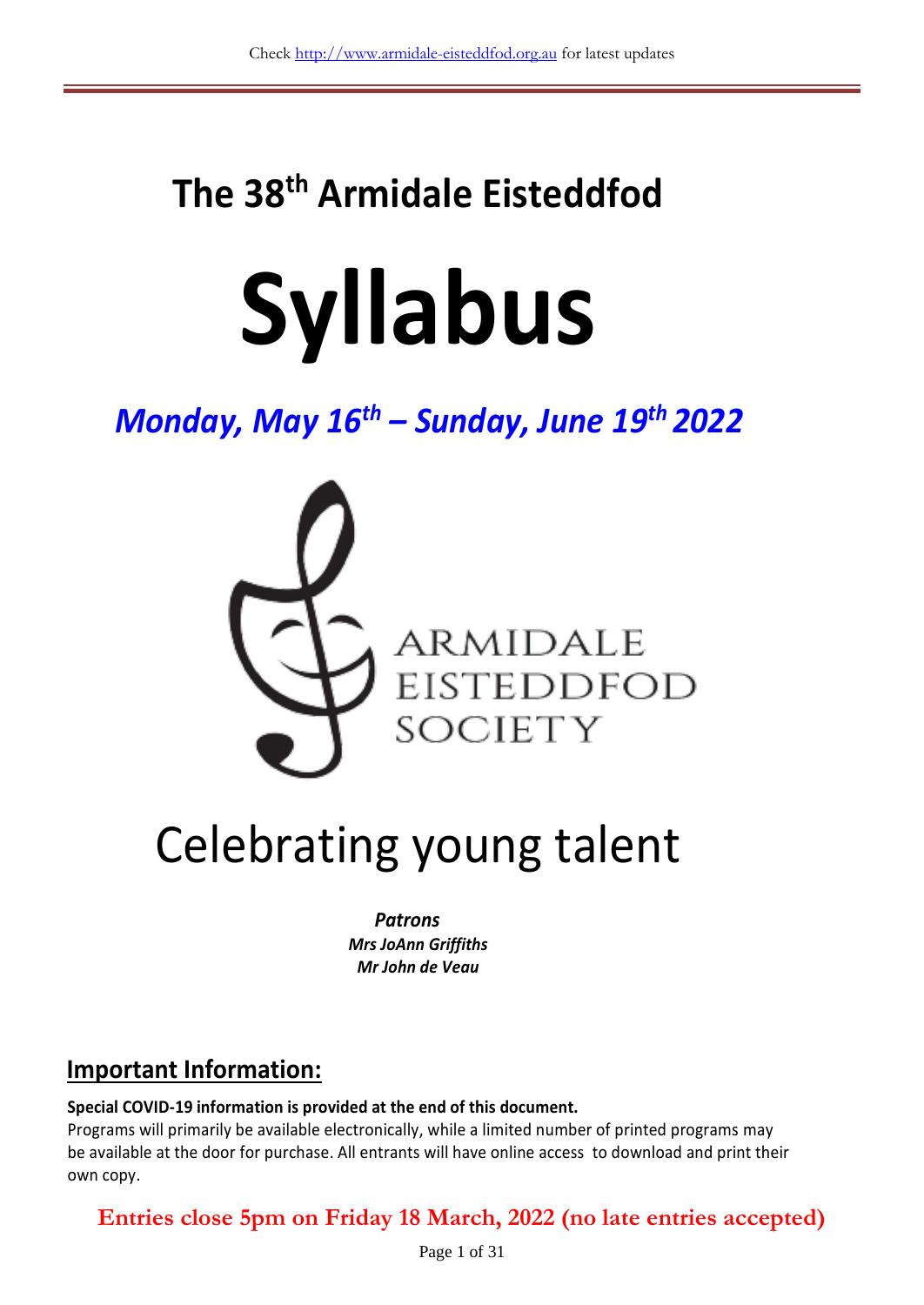# **Timetable 2022**

| <b>Section</b>                  | <b>Dates</b>                                                   | Venue                    |  |
|---------------------------------|----------------------------------------------------------------|--------------------------|--|
| Speech & Drama                  | Monday, May 16 <sup>th</sup> - Wednesday, May 18 <sup>th</sup> | <b>OTC Auditorium</b>    |  |
| <b>Music Composition</b>        |                                                                |                          |  |
| Presentation & Workshop         | Thursday, May 19 <sup>th</sup>                                 | <b>OTC Auditorium</b>    |  |
| Keyboard                        | Friday, May 20 <sup>th</sup> - Sunday, May 22 <sup>nd</sup>    | <b>OTC Auditorium</b>    |  |
| Organ                           | Sunday, May 22nd                                               | <b>TAS Memorial Hall</b> |  |
| Choirs & Choir Night            | Wednesday, May 25th                                            | To be advised            |  |
| Choirs                          | Thursday, May 26 <sup>th</sup>                                 | <b>OTC Auditorium</b>    |  |
| Choral Workshop                 | Thursday, May 26th                                             | F03, OTC Auditorium      |  |
| Vocal                           | Friday, May 27 <sup>th</sup> - Saturday, May 28 <sup>th</sup>  | <b>OTC Auditorium</b>    |  |
| <b>Strings</b>                  | Monday, May 20 <sup>th</sup> - Friday, June 3rd                | <b>OTC Auditorium</b>    |  |
| <b>Chamber Music</b>            | Tuesday, May 31st                                              | <b>OTC Auditorium</b>    |  |
| <b>String Ensembles</b>         | Tuesday, May 31 <sup>st</sup> - Wednesday, June 1st            | <b>OTC Auditorium</b>    |  |
| <b>New England Championship</b> | Sunday, June 5 <sup>th</sup>                                   | <b>OTC Auditorium</b>    |  |
| <b>Mature Performers</b>        | Sunday, June 5 <sup>th</sup>                                   | <b>OTC Auditorium</b>    |  |
| <b>Primary Ensembles</b>        | Monday, June 6 <sup>th</sup> - Wednesday, June 8 <sup>th</sup> | <b>OTC Auditorium</b>    |  |
| Ensembles - Years 7-12          | Tuesday, June 7 <sup>th</sup>                                  | <b>OTC Auditorium</b>    |  |
| <b>Band Night and Ensembles</b> | Tuesday, June 7 <sup>th</sup>                                  | <b>OTC Auditorium</b>    |  |
| <b>Small Country Schools</b>    | Wednesday, June 8th                                            | <b>OTC Auditorium</b>    |  |
| Woodwind                        | Thursday, June 9 <sup>th</sup> - Friday, June 10 <sup>th</sup> | <b>OTC Auditorium</b>    |  |
| <b>Mixed Instruments</b>        | Thursday, June 9 <sup>th</sup>                                 | <b>OTC Auditorium</b>    |  |
| <b>Brass</b>                    | Thursday, June 9 <sup>th</sup>                                 | F03, OTC Auditorium      |  |
| <b>Gala Concert</b>             | Sunday, June 19 <sup>th</sup> , 2pm                            | <b>OTC Auditorium</b>    |  |

**OTC** - Old Teachers' College, located at the corner of Mossman & Faulkner Streets, Armidale **Lazenby Hall (UNE) -** located at the University of New England, Armidale **TAS Memorial Hall -** Located at The Armidale School, Douglas Street. Armidale

# **Organisers and Contacts**

The Armidale Eisteddfod is run entirely by volunteers, including a committee, a number of local teachers and other members of the Armidale community.

The best way to get in touch with someone in relation to the Eisteddfod is by emailing armidaleeisteddfodpresident@gmail.com

**Please allow a few days for your enquiry to be answered.**  For urgent issues, you may contact the Eisteddfod on 0478 635 758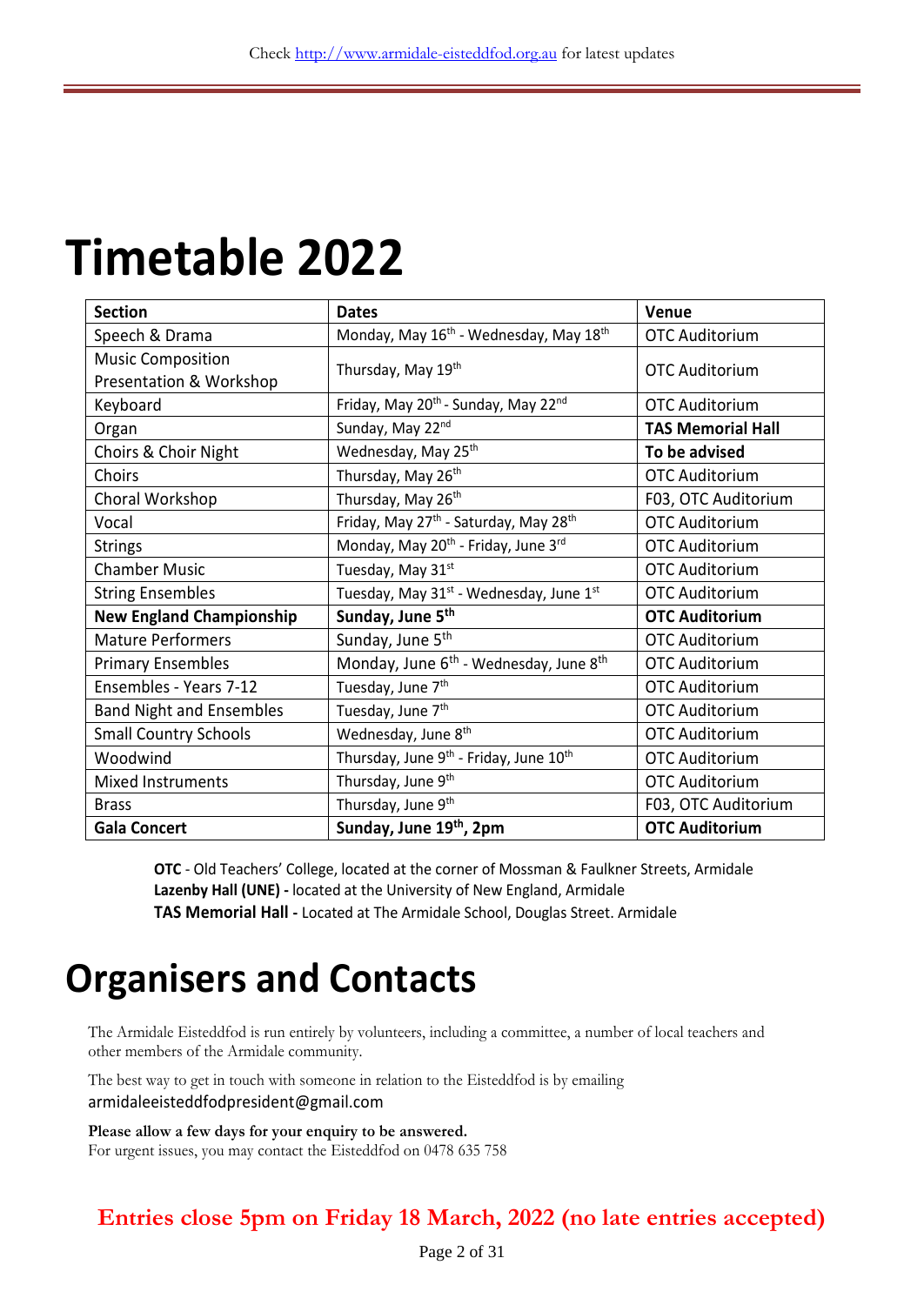# **Table of Contents:**

In all your dealings with the Eisteddfod remember that most of the work is done by volunteers in their spare time.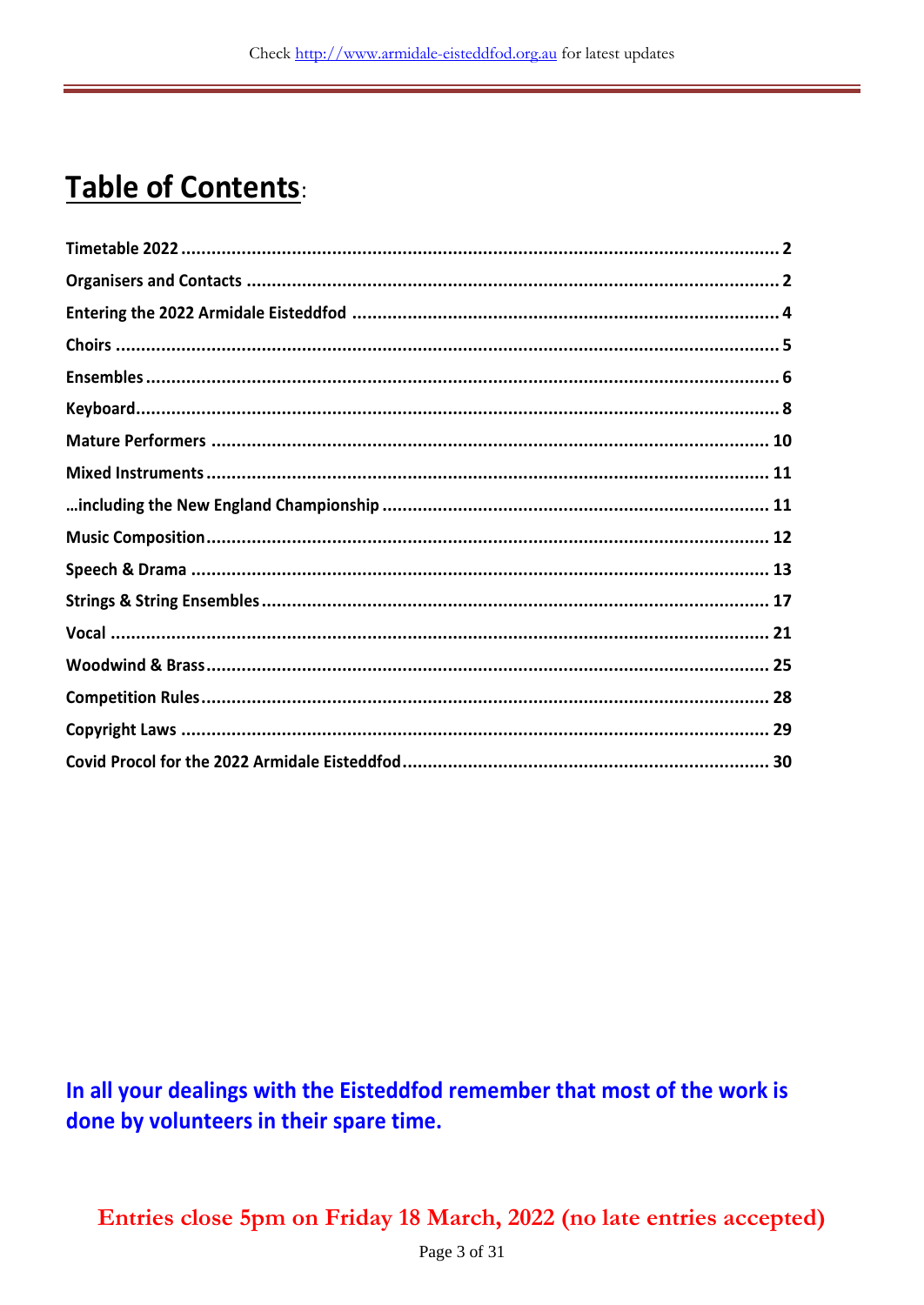### **If you feel the Eisteddfod could be improved we encourage your constructive suggestions or, better still, your involvement.**

# **Entering the 2022 Armidale Eisteddfod**

Your entry MUST be lodged by 5pm, Friday 18th March 2022

In 2022 all entries to the Armidale Eisteddfod are to be done online. The process is straightforward and allows you to complete all components of your entry – including payment – in a safe, professional and less time consuming manner than before.

The online system is set up to encourage Eisteddfod participants and/or their families to make entries on their own behalf for individual and small group events. This will mean you will need to communicate with your teachers and other performers very clearly before making your entries.

School groups will be entered, also online, by the schools themselves.

To make your entry – please go to:

#### **<http://armidale-eisteddfod.org.au/>**

and follow the directions on the website.

Fees for 2022 are set at:

- **All Championship events (except Speech & Drama) \$20.00 per competitor**
- **Music** events (**choirs & other groups**) **\$30.00 per group**
- **Music** events (**solo competitors**) **\$10.00 per competitor**
- **Music** events (**duos & trios**) **\$10.00 per competitor**
- **Composition – Years K-6 \$20.00 per entry**
- **Composition – Years 7-8 \$20.00 per entry**
- **Composition – Years 9-10 \$20.00 per entry**
- **Composition – Years 11-12 \$25.00 per entry**
- **Composition – Open \$30.00 per entry**
- **Speech & Drama** events (**solos/duos/trios/quads**) **\$10.00 per competitor**
- **Speech & Drama** events (**groups**) **\$30.00 per group**
- **Composition – Years K-6 \$20.00 per entry**
- **All entries will attract an administration fee of \$5 which will allow full access to the online program prior to the beginning of the Eisteddfod.**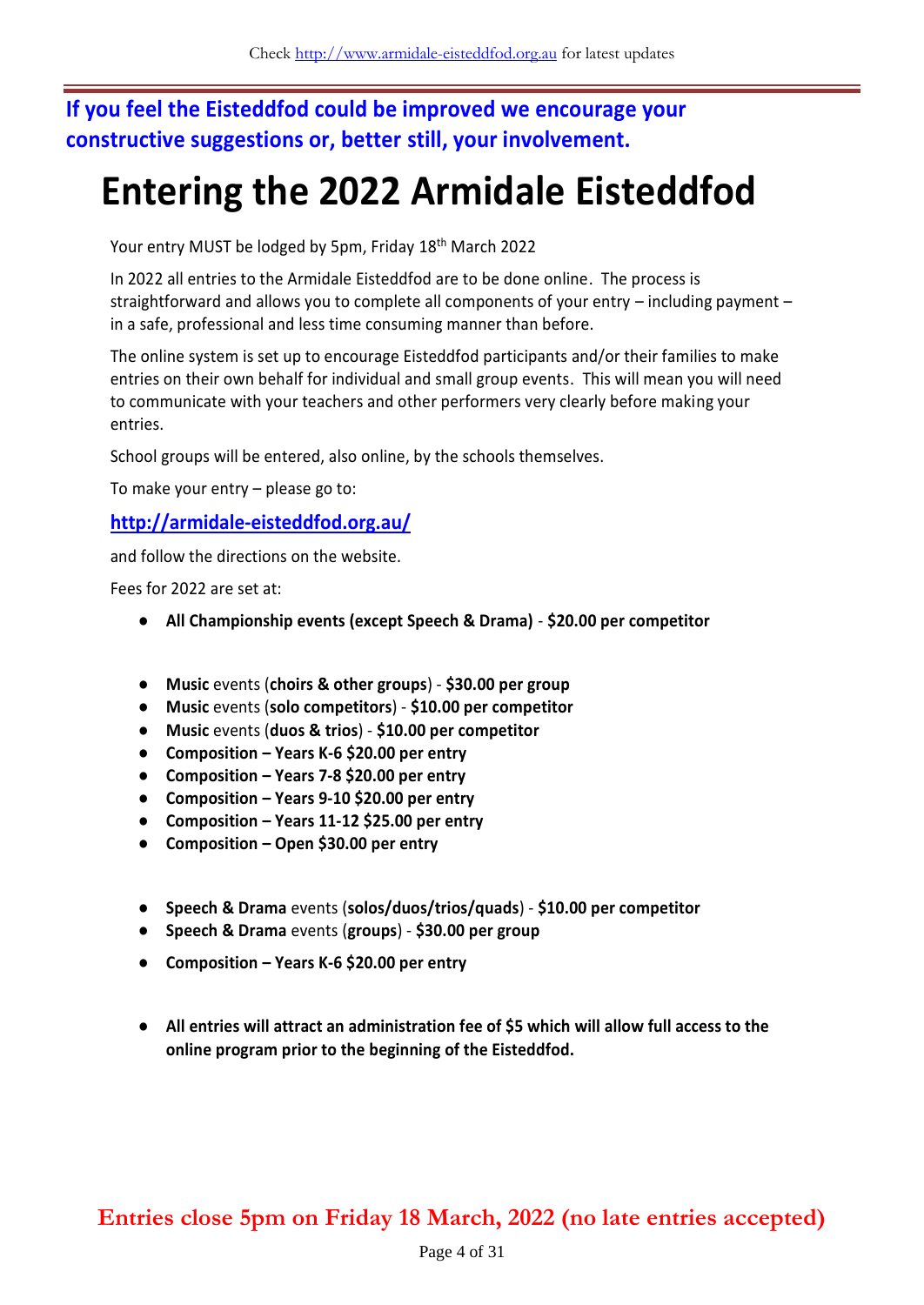

Instrumental accompaniment allowed in all events

| CH01 - Choir, non-competitive<br>One or two contrasting pieces                                                                                                    | Years K-2 | <b>CH06 - Vocal Ensemble</b>                     | Maximum of 20 singers. Two contrasting pieces.                                                     | Years K-6        |
|-------------------------------------------------------------------------------------------------------------------------------------------------------------------|-----------|--------------------------------------------------|----------------------------------------------------------------------------------------------------|------------------|
| CH02 - Choir, non-competitive                                                                                                                                     | Years K-6 |                                                  | The Armidale Ex-Services Club Perpetual Shield                                                     |                  |
| One or two contrasting pieces. (Infants (K-2)<br>should enter CH01)                                                                                               |           | CH07 - Choir                                     | One own choice piece. Time limit of 6 minutes.                                                     | Years 10 & under |
| CH03 - Choir, small country schools<br>Two contrasting pieces.                                                                                                    | Years K-6 |                                                  | The PLC Perpetual Shield                                                                           |                  |
| First prize - \$100                                                                                                                                               |           | CH08 - Choir                                     | One own choice piece. Time limit of 6 minutes.                                                     | 19 years & under |
| The National Party Perpetual Shield is awarded to the small<br>country school with the highest total score across events                                          |           |                                                  | The Paul Lamb Memorial Shield                                                                      |                  |
| CH03, WB32 and EN02. All 3 events are held in the same<br>session. Only competitors entering all three events are<br>eligible for this shield                     |           | <b>CH09 - Vocal Ensemble</b>                     | Maximum of 20 singers. Two contrasting pieces.<br>Time limit of 6 minutes.                         | Open             |
| CH04 - Choir, unison<br>Two contrasting pieces. One set piece plus one<br>own choice. The set piece must be selected from                                         | Years K-6 | Perpetual Shield                                 | First prize - \$100 and The Armidale Locksmiths                                                    |                  |
| a number of specified pieces. Details available<br>from the NECOM office or by emailing<br>corinne@necom.org.au<br>The Armidale Dumaresq Council Perpetual Shield |           | <b>CH10 - New England Choral</b><br>Championship | Two contrasting pieces with a minimum of 3<br>parts. Time limit of 10 minutes.                     | Open             |
| CH05 - Choir, two part<br>One own choice piece. Must have a minimum of                                                                                            | Years K-6 |                                                  | First prize - \$200 from the Cecil Hill Memorial Trust<br>Fund and The Cecil Hill Memorial Shield. |                  |
| two parts.                                                                                                                                                        |           | CH11 - Choir, non-competitive                    |                                                                                                    | Open             |
| First prize - \$100 and The Paul Lamb Memorial<br>Shield.                                                                                                         |           |                                                  | One or two contrasting pieces. Community &<br>school groups. Time limit of 6 minutes.              |                  |
|                                                                                                                                                                   |           |                                                  |                                                                                                    |                  |

| Maximum of 20 singers. Two contrasting pieces.                                                                                 |
|--------------------------------------------------------------------------------------------------------------------------------|
| The Armidale Ex-Services Club Perpetual Shield                                                                                 |
| CH07 - Choir<br>Years 10 & under<br>One own choice piece. Time limit of 6 minutes.                                             |
| The PLC Perpetual Shield                                                                                                       |
| CH08 - Choir<br>19 years & under<br>One own choice piece. Time limit of 6 minutes.                                             |
| The Paul Lamb Memorial Shield                                                                                                  |
| <b>CH09 - Vocal Ensemble</b><br>Open<br>Maximum of 20 singers. Two contrasting pieces.<br>Time limit of 6 minutes.             |
| First prize - \$100 and The Armidale Locksmiths<br>Perpetual Shield                                                            |
| <b>CH10 - New England Choral</b><br>Open<br>Championship<br>Two contrasting pieces with a minimum of 3                         |
| parts. Time limit of 10 minutes.                                                                                               |
| First prize - \$200 from the Cecil Hill Memorial Trust<br><b>Fund and The Cecil Hill Memorial Shield.</b>                      |
| CH11 - Choir, non-competitive<br>Open<br>One or two contrasting pieces. Community &<br>school groups. Time limit of 6 minutes. |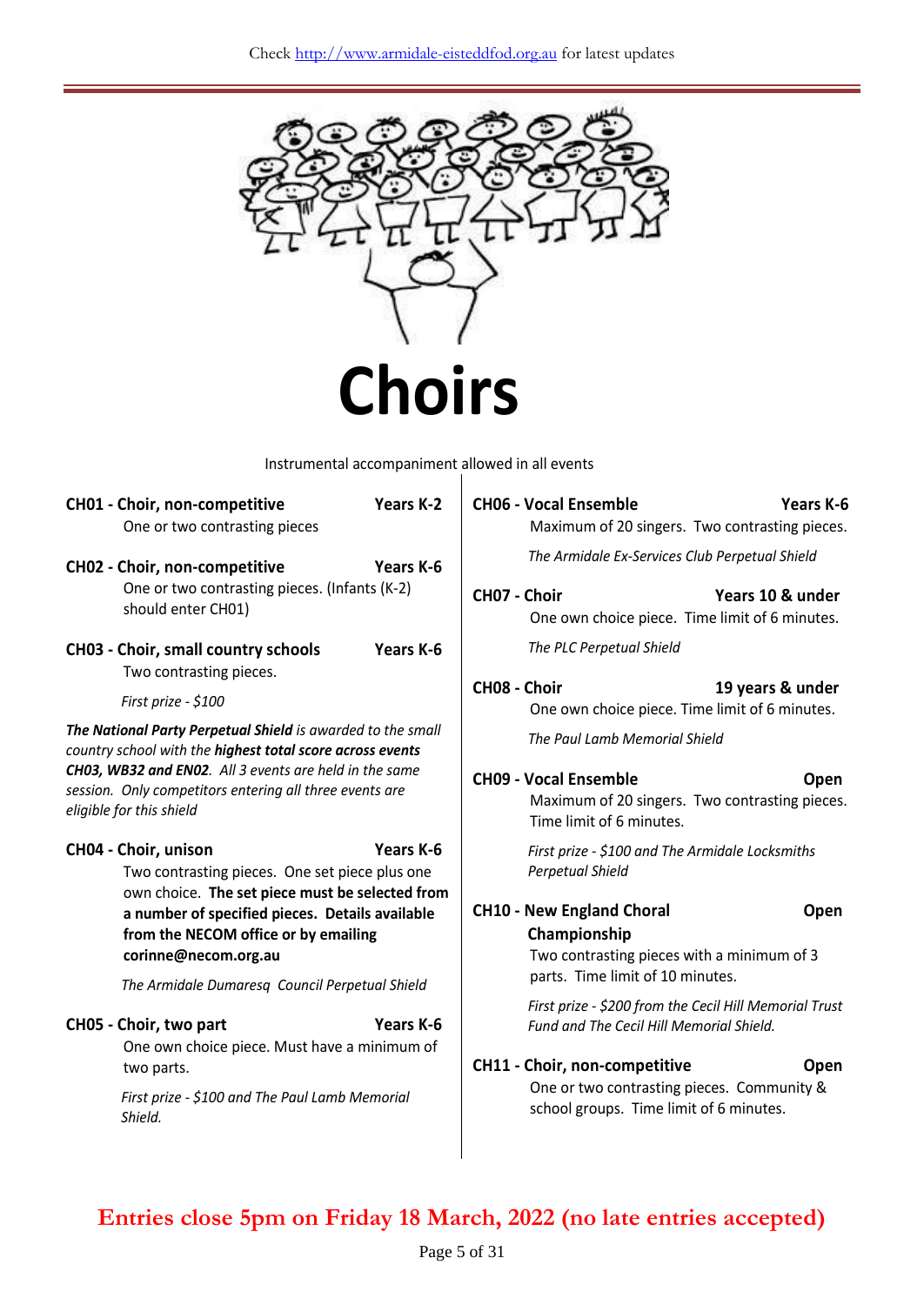

# **Ensembles**

# **Class ensembles**

- $\star$  All students must be in the same roll or elective class.
- $\star$  Teacher accompaniment allowed for Years K-6 only.
- $\star$  For Years 7-12, any accompaniment must be provided by a student member of the ensemble.

**String Ensembles (including guitar** See String Section

**Recorder Ensembles** See Wind Section

- $\star$  Recorded accompaniment not allowed.
- $\star$  Any combination of singing and instruments allowed, unless otherwise stated.
- $\star$  Time limit of 3 minutes, unless otherwise stated.
- $\star$  Age restrictions will be strictly enforced for all events.

| <b>Veteran Ensembles</b>     |
|------------------------------|
| See Mixed Instrument Section |

| <b>EN01 - Class ensemble,</b><br>Non-competitive<br>Any instrumental group or class ensemble.                                                                                                                                                                                    | Years K-6 | <b>EN04 - Class ensemble</b><br>Time limit of 3 minutes.<br>Armidale Lion's Club Perpetual Shield      | Years 5-6          |
|----------------------------------------------------------------------------------------------------------------------------------------------------------------------------------------------------------------------------------------------------------------------------------|-----------|--------------------------------------------------------------------------------------------------------|--------------------|
| <b>EN02 - Class ensemble, small</b><br>country schools<br>May be from different roll classes.                                                                                                                                                                                    | Years K-6 | <b>ENO5 - Class ensemble</b><br>Time limit of 3 minutes.                                               | Years 7-8          |
| First prize - \$100                                                                                                                                                                                                                                                              |           | Rologas Family Perpetual Shield                                                                        |                    |
| <b>The National Party Perpetual Shield</b> is awarded to the small<br>country school with the highest total score across events<br>WB32, CH03 and EN02. All 3 events are held in the same<br>session. Only competitors entering all three events are<br>eligible for this shield |           | <b>ENO6 - Class ensemble</b><br>Time limit of 5 minutes.<br>Armidale Building Society Perpetual Shield | <b>Years 9-10</b>  |
| <b>EN03 - Class ensemble</b><br>Time limit of 3 minutes.<br>Monty Family Perpetual Shield                                                                                                                                                                                        | Years 3-4 | <b>ENO7 - Class ensemble</b><br>Time limit of 5 minutes.<br>Armidale Ex-Services Club Perpetual Shield | <b>Years 11-12</b> |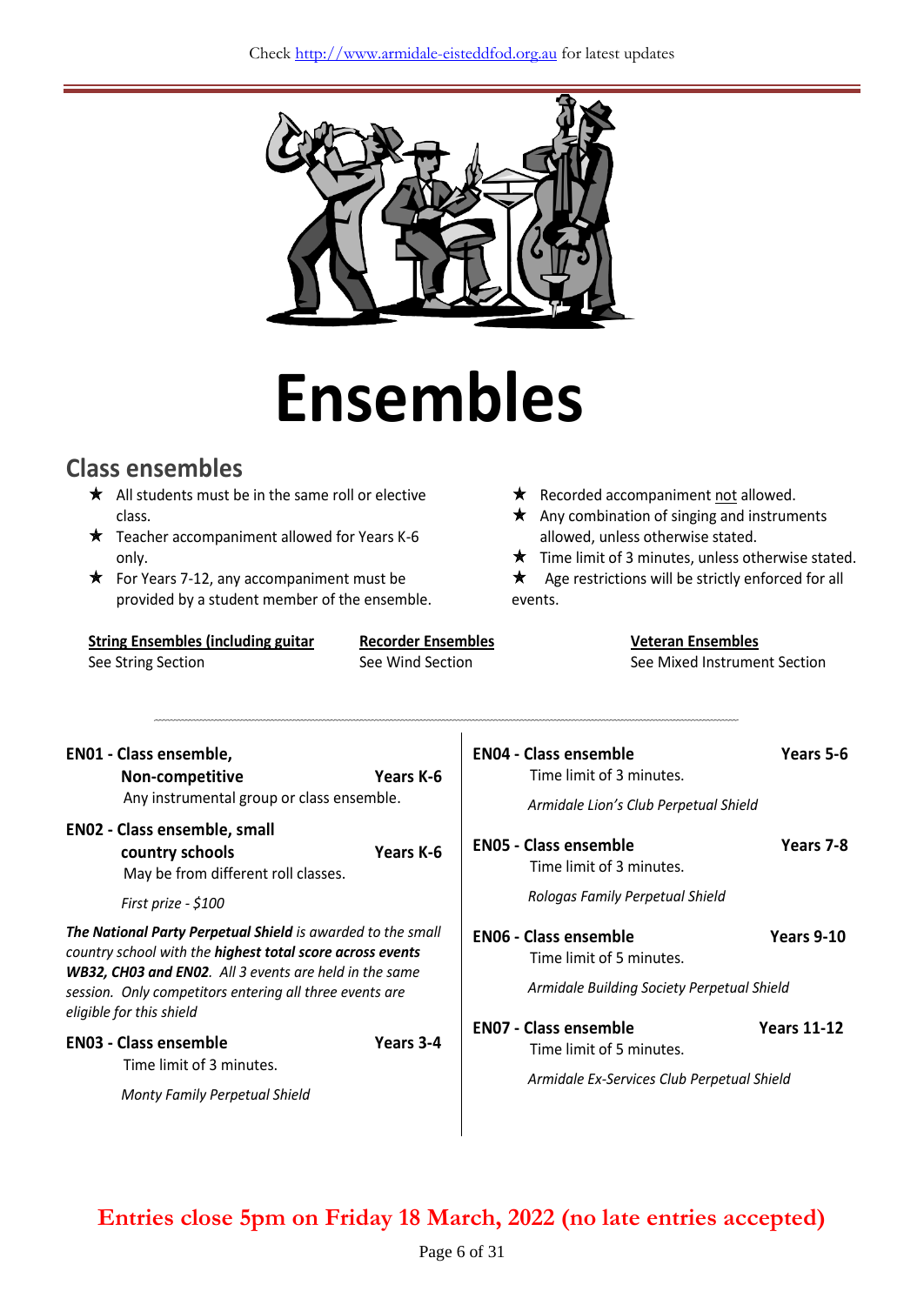| <b>EN08 - Class recorder group</b><br>Time limit of 3 minutes.                                                                                                                                                                  | Years K-6                  | EN16 - Any Instrumental Group,<br>non-competitive                                        | Open                                                                                                 |
|---------------------------------------------------------------------------------------------------------------------------------------------------------------------------------------------------------------------------------|----------------------------|------------------------------------------------------------------------------------------|------------------------------------------------------------------------------------------------------|
| Robyn Parker Perpetual Shield                                                                                                                                                                                                   |                            | One or two pieces. Any combination of                                                    | instruments. No vocalist allowed. Time limit of 10                                                   |
| <b>EN09 - Chamber ensemble</b>                                                                                                                                                                                                  | Years K-6                  | minutes.                                                                                 |                                                                                                      |
| 3-8 players. Any combination of instruments with<br>one instrument per part. Piano may be included<br>as part, but no accompaniment allowed. Time<br>limit of 5 minutes.                                                        |                            | <b>EN17 - Any instrumental Group</b><br>One or two pieces. Any combination of<br>minutes | Open<br>instruments. No vocalist allowed. Time limit of 10                                           |
| <b>EN10 - Chamber Ensemble</b><br>3-8 players. Any combination of instruments with<br>one instrument per part. Piano may be included                                                                                            | <b>Years 8 &amp; Under</b> | <b>Teachers Association Perpetual Shield</b>                                             | First prize - \$200 and the New England Music                                                        |
| as part, but no accompaniment allowed. Time<br>limit of 5 minutes.                                                                                                                                                              |                            | EN18 - Large instrumental group<br>with contrasting                                      | Open                                                                                                 |
| <b>EN11 - Chamber Ensemble</b><br>3-8 players. Any combination of instruments, with                                                                                                                                             | Years 9-12                 | instrumental families<br>allowed. Time limit of 15 minutes                               | 9 or more players. One or two pieces. No vocalist                                                    |
| one instrument per part. Piano may be included<br>as part but no accompaniment allowed. Time<br>limit of 8 minutes.                                                                                                             |                            | <b>Perpetual Shield</b>                                                                  | First prize - \$200 and the JoAnn & Bill Griffiths                                                   |
| First prize - \$200 and the Professor John Burton<br><b>Memorial Shield</b>                                                                                                                                                     |                            | EN19 - Band, concert, stage or brass<br>allowed. Time limit of 15 minutes.               | Open<br>9 or more players. One or two pieces. No vocalist                                            |
| <b>EN12 - Chamber Ensemble</b><br>3-8 players. Any combination of instruments,<br>with one instrument per part. Piano may be                                                                                                    | Open                       | Shield                                                                                   | First prize - \$200 and The Armidale School Perpetual                                                |
| included as part but no accompaniment allowed.<br>Time limit of 8 minutes.                                                                                                                                                      |                            | <b>EN20 - Folk or Popular</b><br><b>Ensemble</b>                                         | Years 8 & Under                                                                                      |
| First prize - \$200 and the Harvey Norman Perpetual<br>Shield                                                                                                                                                                   |                            | minutes.                                                                                 | 3-8 players with up to 3 vocalists allowed. Any<br>combination of instruments. Time limit of 5       |
| <b>EN13 - Percussion ensemble</b>                                                                                                                                                                                               | Years K-6                  |                                                                                          |                                                                                                      |
| Two contrasting pieces. Time limit of 8 minutes.                                                                                                                                                                                |                            | <b>EN21 - Folk or Popular Ensemble</b>                                                   | <b>Open</b>                                                                                          |
| <b>EN14 - Percussion ensemble</b><br>Two contrasting pieces. Time limit of 8 minutes.                                                                                                                                           | <b>Years 7-12</b>          | minutes.                                                                                 | 3-8 players with up to 3 vocalists allowed. Any<br>combination of instruments. Time limit of 5       |
| EN15 - Large instrumental group<br>with contrasting<br>instrumental families<br>9 or more players. One or two pieces. No<br>vocalist. Time limit of 10 minutes.<br>First prize - \$100 and the Graham Ellis Perpetual<br>Shield | Years K-6                  | <b>EN22 - Jazz Ensemble</b><br>minutes.<br>Armidale Jazz Club Perpetual Shield           | Open<br>Up to 8 players with no vocalist allowed. Any<br>combination of instruments. Time limit of 8 |
|                                                                                                                                                                                                                                 |                            |                                                                                          |                                                                                                      |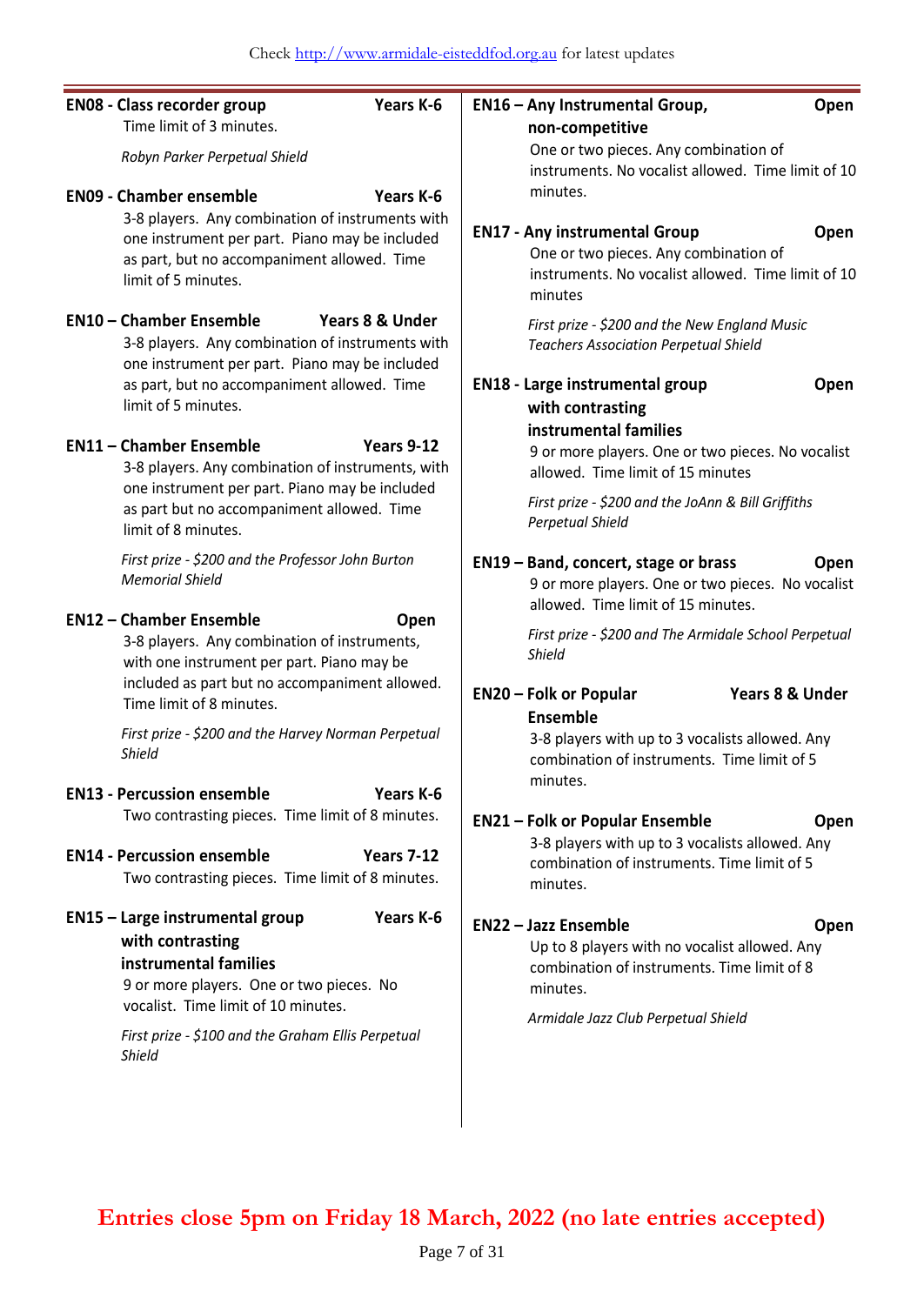

# **Keyboard**

# **Special Awards**

The following awards are recommended by the adjudicator and announced at the Gala Concert:

- $\star$  Encouragement Award for Piano, Junior boy (\$50)
- $\star$  Encouragement Award for Piano, Junior girl (\$50)
- Encouragement Award for Piano, Senior boy (\$50)
- Encouragement Award for Piano, Senior girl (\$50)
- $\star$  Scholarship for Potential in Piano, Junior (\$80)
- $\star$  Scholarship for Potential in Piano, Senior (\$80)
- **★** Encouragement Award for Organ (\$50)
- $\star$  Scholarship for Potential in Organ (\$80)

| 16 years & under  | KB10 - Piano solo             | 7 years & under  | KB01 - Piano solo        |
|-------------------|-------------------------------|------------------|--------------------------|
| 18 years & under  | <b>KB11 - Piano solo</b>      | 8 years & under  | KB02 - Piano solo        |
| Years K-4         | KB12 - Piano solo, novice     | 9 years & under  | KB03 - Piano solo        |
| Years 5-6         | KB13 - Piano solo, novice     | 10 years & under | KB04 - Piano solo        |
| <b>Years 7-12</b> | KB14 - Piano solo, novice     | 11 years & under | KB05 - Piano solo        |
| 8 years & under   | KB15 - Piano solo, restricted | 12 years & under | KB06 - Piano solo        |
| 9-10 years        | KB16 - Piano solo, restricted | 13 years & under | <b>KB07 - Piano solo</b> |
| $11-12$ years     | KB17 - Piano solo, restricted | 14 years & under | <b>KB08 - Piano solo</b> |
| $13-14$ years     | KB18 - Piano solo, restricted | 15 years & under | KB09 - Piano solo        |
| $15-16$ years     | KB19 - Piano solo, restricted |                  |                          |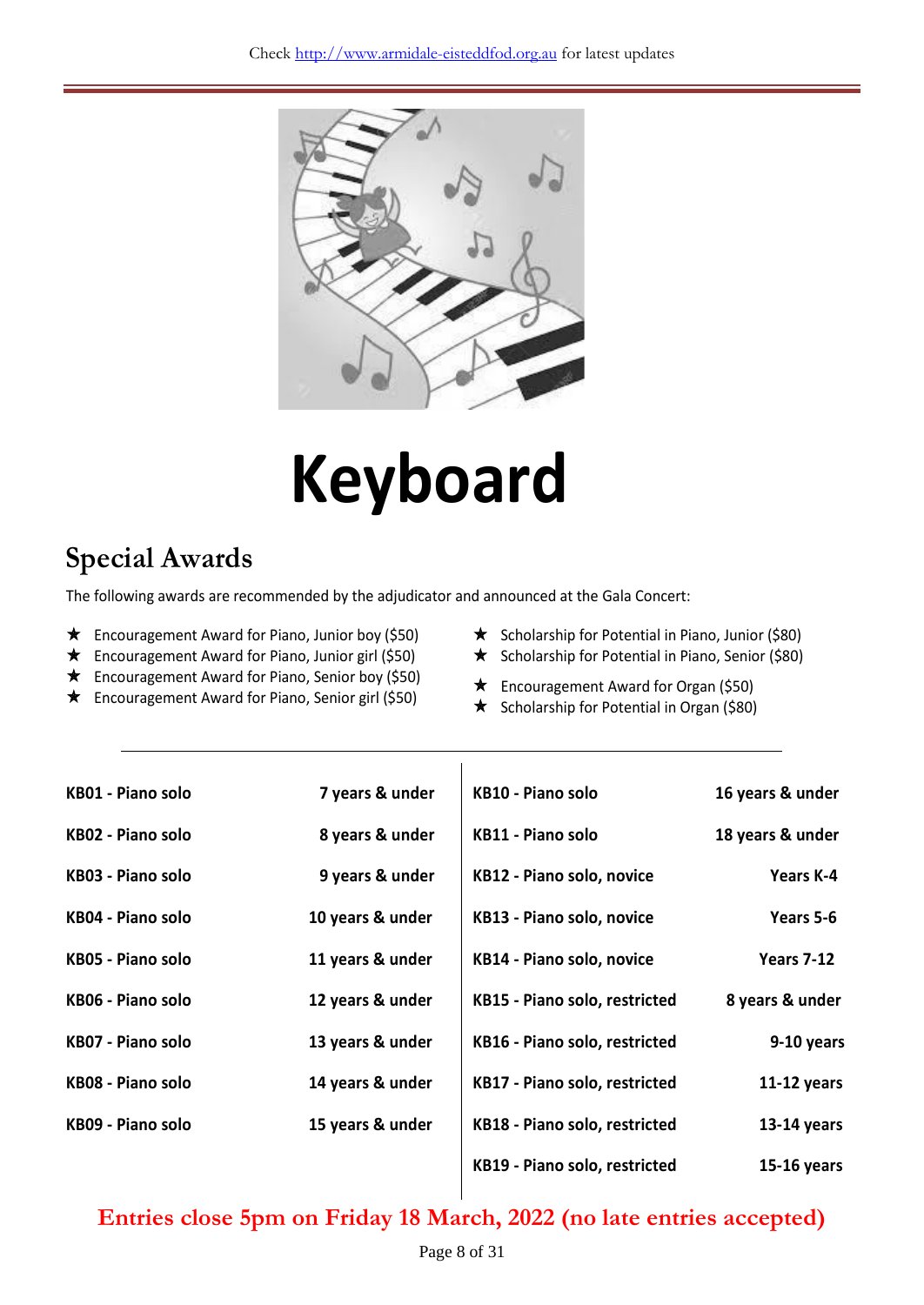| KB20 - Piano solo, 20th/21st                                                            | <b>AMEB Grade 1</b>                  | KB34 - Piano duet/trio                                                                                                                                                            | 9 years & under  |
|-----------------------------------------------------------------------------------------|--------------------------------------|-----------------------------------------------------------------------------------------------------------------------------------------------------------------------------------|------------------|
| Century<br>Not popular or jazz                                                          | standard & under                     | Four or six hands.                                                                                                                                                                |                  |
| KB21 - Piano solo, 20 <sup>th</sup> /21 <sup>st</sup>                                   | <b>AMEB Grade</b>                    | KB35 - Piano duet/trio<br>Four or six hands.                                                                                                                                      | 11 years & under |
| Century<br>Not popular or jazz                                                          | 2 standard                           | KB36 - Piano duet/trio<br>Four or six hands.                                                                                                                                      | 13 years & under |
| KB22 - Piano solo, 20th/21st<br>Century<br>Not popular or jazz                          | <b>AMEB Grade</b><br>3 standard      | KB37 - Piano duet/trio<br>Four or six hands.                                                                                                                                      | 15 years & under |
| KB23 - Piano solo, 20 <sup>th</sup> /21 <sup>st</sup><br>Century<br>Not popular or jazz | <b>AMEB Grade</b><br>4 standard      | KB38 - Piano duet/trio<br>Four or six hands.                                                                                                                                      | Open             |
| KB24 - Piano solo, 20 <sup>th</sup> /21 <sup>st</sup><br>Century<br>Not popular or jazz | <b>AMEB Grades</b><br>5-6 standard   | <b>KB39 - New England Piano</b><br><b>Age Championship</b><br>One movement (not a slow movement) from a<br>Classical or Romantic sonata or sonatina. To be<br>played from memory. | 12 years & under |
| KB25 - Piano solo, 20 <sup>th</sup> /21 <sup>st</sup><br>Century<br>Not popular or jazz | <b>AMEB Grades</b><br>7 & 8 standard | First prize - \$30 donated by Julee Andrews<br><b>KB40 - New England Piano</b><br><b>Age Championship</b>                                                                         | $13-15$ years    |
| KB26 - Piano solo, Baroque                                                              | <b>AMEB Grades</b><br>4-6 standard   | One movement (not a slow movement) from a<br>Classical or Romantic sonata or sonatina played<br>from memory.                                                                      |                  |
| KB27 - Piano solo, Baroque                                                              | <b>AMEB Grades</b><br>7 & above      | First prize - \$50 donated by Julee Andrews and the<br>Robyn & Bill Driscoll Perpetual Shield                                                                                     |                  |
| KB28 - Piano solo,<br>popular or jazz                                                   | 10 years & under                     | <b>KB41 - New England Piano</b><br><b>Age Championship</b>                                                                                                                        | 16-18 years      |
| KB29 - Piano solo,<br>popular or jazz                                                   | 12 years & under                     | One movement (not a slow movement) from a<br>Classical or Romantic sonata or sonatina played<br>from memory.                                                                      |                  |
| KB30 - Piano solo,<br>popular or jazz                                                   | 14 years & under                     | First prize - \$75 donated by Julee Andrews and the<br>John Hadfield (Armidale & NE Piano Tuning)<br>Perpetual Shield                                                             |                  |
| KB31 - Piano solo,<br>popular or jazz                                                   | 16 years & under                     | KB42 - Organ solo                                                                                                                                                                 | 14 years & under |
| KB32 - Piano solo,<br>popular or jazz                                                   | Open                                 | KB43 - Organ solo                                                                                                                                                                 | Open             |
| KB33 - Piano solo, French                                                               | Open                                 |                                                                                                                                                                                   |                  |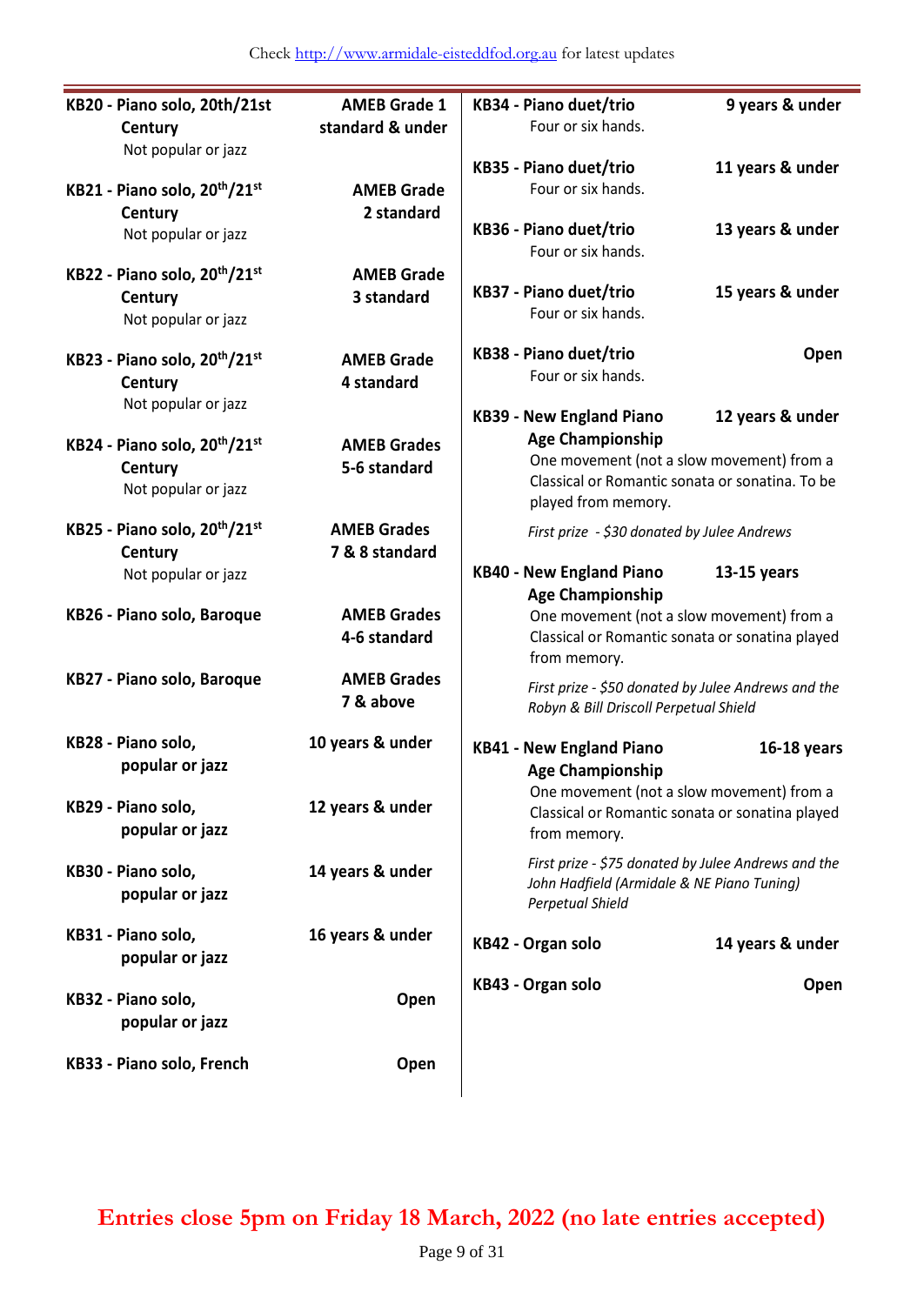# **Mature Performers**

In addition to the rules listed under *Competition Rules* and *Copyright Laws* in the Syllabus the following additional rules shall apply.

- 1. The Mature Performers section is age restricted: all entrants must be **at least 30 years of age**.
- 2. All sections are non-competitive. Each entrant will receive a written report from the Adjudicator and a Certificate of Participation.
- 3. Each item must consist of one piece only.

At the end of the evening's performance the Adjudicator may select the most entertaining performance of the evening for inclusion in the Gala Concert.

## **MP1 - To tell a tall story, solo** Time limit 5 minutes **MP2 - Poetry, solo**

Own composition or selection from a published work,. Time limit 5 minutes

**MP3 - A spoken piece, solo**

Time limit 5 minutes

**MP4 – Vocal, solo**

Time limit 5 minutes

#### **MP5 - Vocal duo, trio or quartet** Time limit 5 minutes

#### **MP6 - Instrumental, solo** Any instrument including piano. Time limit 5 minutes

#### **MP7 - Instrumental ensemble**

2 – 4 players of any combination. Time limit 5 minutes

#### **MP8 - Mature novice, solo**

Learning less than five years. Time limit 5 minutes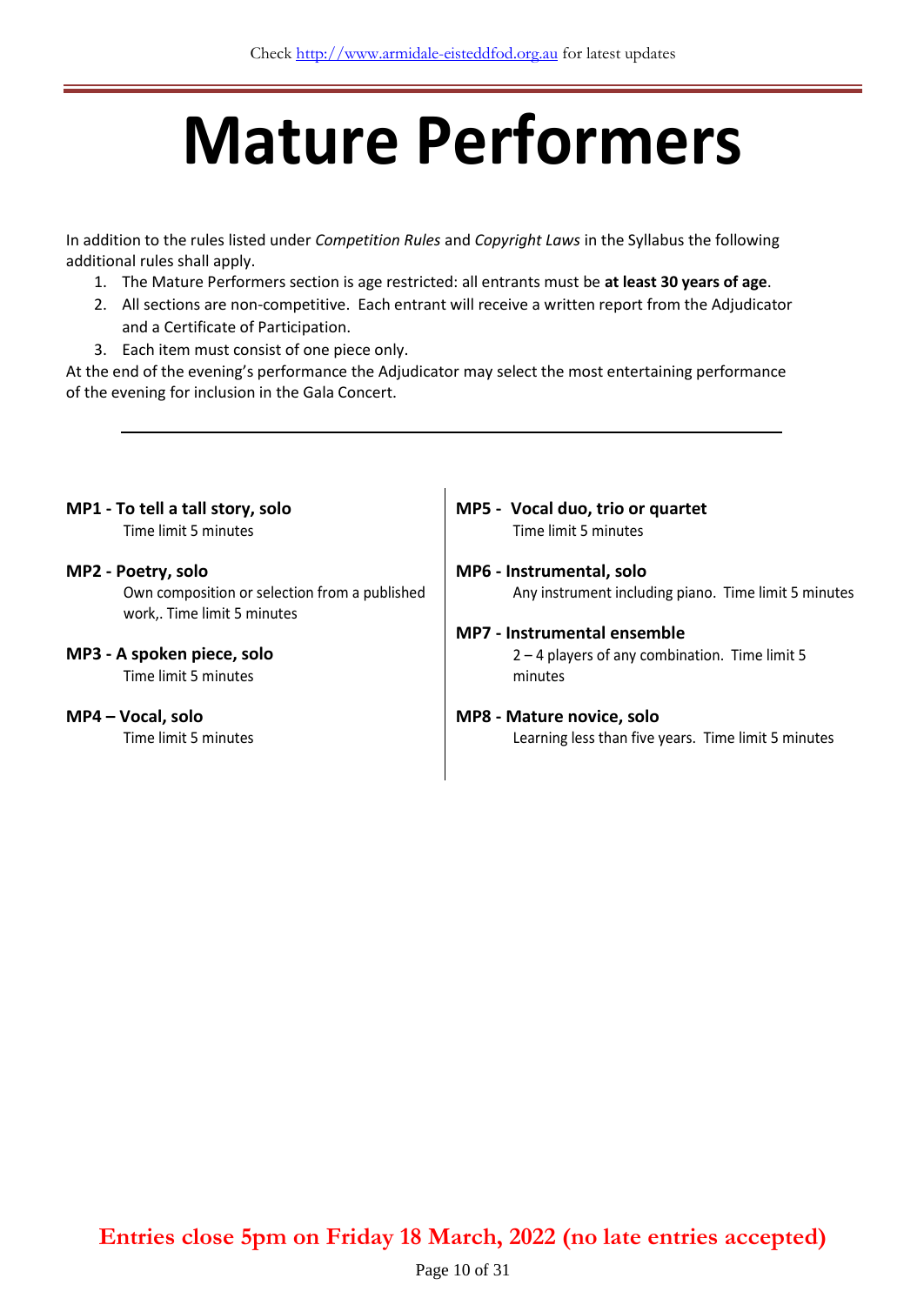

# **Mixed Instruments**

# **…including the New England Championship**

## **Special Awards**

| The following award is recommended by the adjudicator and announced at the Gala Concert: |  |  |
|------------------------------------------------------------------------------------------|--|--|
|------------------------------------------------------------------------------------------|--|--|

Encouragement Award for Percussion - \$50

| MX01 - Popular or jazz solo                                                                                                | 11 years & under  | <b>MX11 - Percussion solo</b>                      |                                                                                                                                                                                          | Years K-6                            |
|----------------------------------------------------------------------------------------------------------------------------|-------------------|----------------------------------------------------|------------------------------------------------------------------------------------------------------------------------------------------------------------------------------------------|--------------------------------------|
| Any instrument except piano or organ.<br>MX02 - Popular or jazz solo                                                       | 13 years & under  |                                                    | Any piece for snare drum, mallets, timpani, drum<br>kit or multi-percussion. Accompaniment allowed.                                                                                      |                                      |
| Any instrument except piano or organ.<br>MX03 - Popular or jazz, solo<br>Any instrument except piano or organ.             | 15 years & under  | <b>MX12 - Percussion solo</b>                      | Any piece for snare drum, mallets, timpani, drum<br>kit or multi-percussion. Accompaniment allowed.                                                                                      | <b>Years 7-12</b>                    |
| Armidale Eisteddfod Society Perpetual Shield.                                                                              |                   | MX13 - Endangered instruments,                     |                                                                                                                                                                                          | Open                                 |
| MX04 - Popular or jazz solo<br>Any instrument except piano or organ.                                                       | Open              | Non-competitive                                    | Any piece for French horn, bassoon, harp, oboe or                                                                                                                                        |                                      |
| MX05 - Instrumental solo,<br><b>Australian composition</b>                                                                 | 12 years & under  | the committee.                                     | bagpipes. Other instruments at the discretion of                                                                                                                                         |                                      |
| Any instrument except voice.                                                                                               |                   | <b>MX14 - Peter Allen and others</b>               | Composition by Peter Allen or any Australian                                                                                                                                             | Open                                 |
| MX06 - Instrumental solo,<br><b>Australian composition</b>                                                                 | 15 years & under  |                                                    | Composer composed since 1965. Any instrument<br>or combination, including voice.                                                                                                         |                                      |
| Any instrument except voice.<br>MX07 - Instrumental solo,<br><b>Australian composition</b><br>Any instrument except voice. | Open              | MX15 - Non-Western instruments,<br>Non-competitive | Any piece for non-western instruments                                                                                                                                                    | Open                                 |
| <b>MX08 - Duet on contrasting</b><br>instruments                                                                           | Years K-6         | <b>MX16 - New England Championship (23 years</b>   | & under and 30 years & under for                                                                                                                                                         |                                      |
| Not including voice. No string duets or instrument with<br>piano.                                                          |                   | Voice)                                             | Time limit of 15 minutes. Music competitors                                                                                                                                              |                                      |
| <b>MX09 - Duet on contrasting</b><br>instruments<br>Not including voice. No string duets or instrument with piano.         | <b>Years 7-12</b> |                                                    | must perform two contrasting pieces. At least<br>one piece must be performed from memory.<br>Speech and Drama competitors must perform<br>a dramatic extract AND either a prose or verse |                                      |
|                                                                                                                            |                   | recital.<br>First prize:                           | <b>Accountants Perpetual Shield</b>                                                                                                                                                      | \$500 and the Harris Smith Chartered |
|                                                                                                                            |                   | Second prize: \$250<br>Third prize: \$100          |                                                                                                                                                                                          |                                      |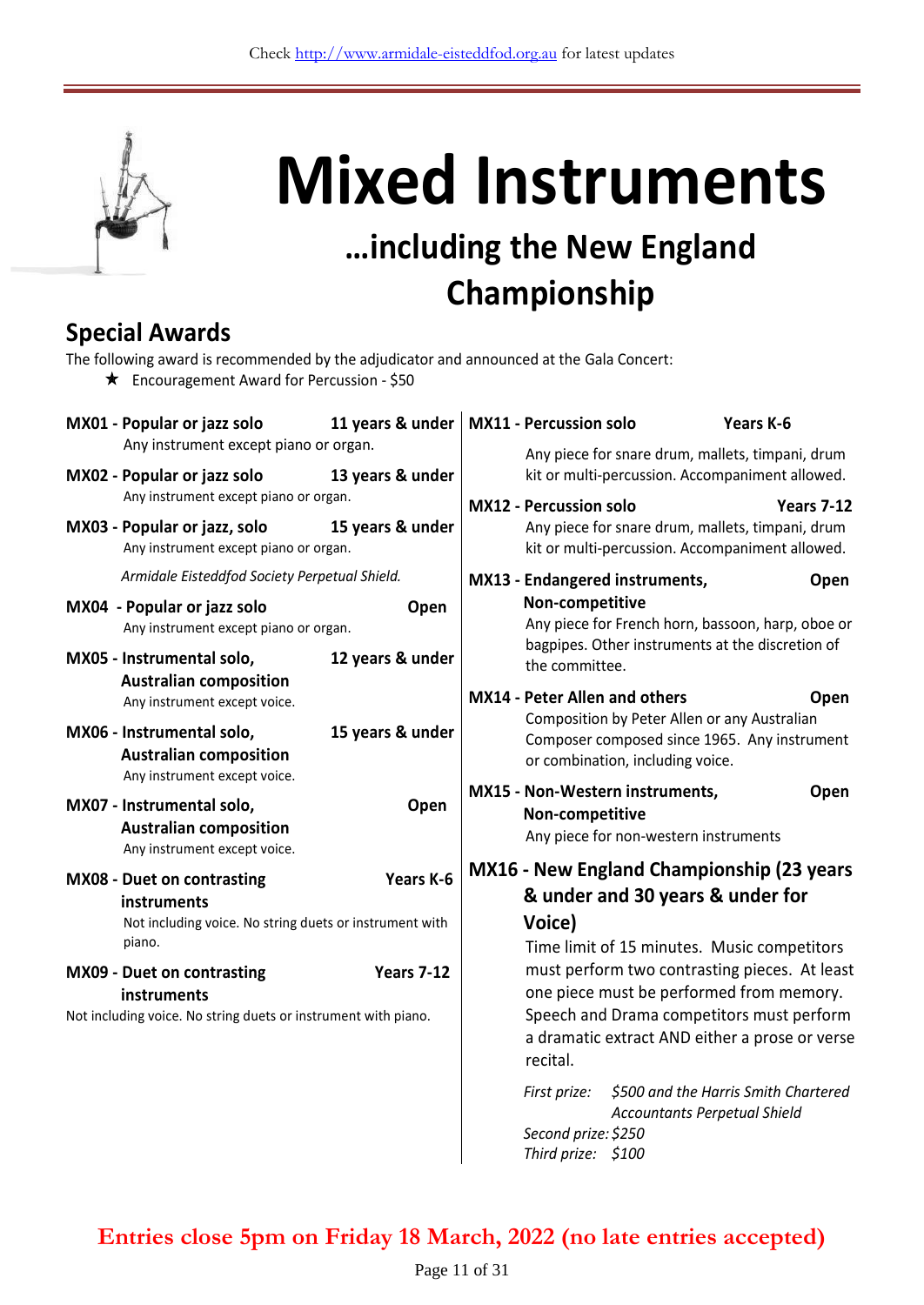

# **Music Composition**

- 1. Competitors must enter these events by the normal entry process.
- 2. **Closing date for submission of compositions is Tuesday 5 th April at 5.00pm.** Completed scores and recordings (with accompanying declaration) must be submitted to:

Eisteddfod Composition Secretary

New England Conservatorium of Music Cnr Faulkner & Mossman Streets, PO Box 1313 ARMIDALE NSW 2350

- 3. Works are to be composed by the individual competitor (except students in Years K-6 who may submit either individual or group entries).
- 4. Each composition shall consist of a written score and a recording of the composition. The score must be legible and may be either hand-written or printed using a computer. The recording should be an .mp3 file and submitted via USB or email (corinne@necom.org.au). The recording should give a good indication of the intended sound of the work but the quality of the recorded performance is not a major factor in the adjudicator's decision.
- 5. **Performance time limits are**: Years K-10 2 minutes, Years 11-12 3 minutes, and Open 6 minutes.
- 6. Compositions may be for any medium.
- 7. A brief written declaration stating that the composition is the competitor's own work must accompany each entry. It must be signed by the competitor and a teacher or a parent.
- 8. Short-listed composers for each event will be informed by telephone or via their music teacher. They will be requested to attend the Composition Awards Night and make arrangements for performing their piece. Only compositions which are performed live will be considered for a place. A Highly Commended award may be presented to compositions presented electronically only i.e. not performed. Competitors should take this rule into consideration when composing their piece.
- 9. At the conclusion of the Workshop, the Elena Kats-Chernin Prize (framed music) for best overall composition will be announced. The winner is selected by the adjudicator from all First prize winners across events MC01 to MC07.

| <b>MC01 - Music composition</b>                                       | Years K-6          | <b>MC06 - Music composition</b>                    | Year 11 (Course 2) |
|-----------------------------------------------------------------------|--------------------|----------------------------------------------------|--------------------|
| First prize - \$50 & Mike Irik framed music                           |                    | First prize - \$50 & Graham Kohne framed music     |                    |
| Second prize - \$25                                                   |                    | Second prize - \$25                                |                    |
| MC02 - Music composition                                              | Years 7-8          | <b>MC07 - Music composition</b>                    | Year 12 (Course 1) |
| First prize - \$50 & Ann Ghandar framed music                         |                    | First prize - \$50 & Dan Walker framed music       |                    |
| Second prize - \$25                                                   |                    | Second prize - \$25                                |                    |
| MC03 - Music composition                                              | Year 9             | <b>MC08 - Music composition</b>                    | Year 12 (Course 2) |
| First prize - \$50 & Colin Brumby framed music                        |                    | First prize - \$50 & Matthew Hindson framed music  |                    |
| Second prize - \$25                                                   |                    | Second prize - \$25                                |                    |
| <b>MC04 - Music composition</b>                                       | Year 10            | <b>MC09 - Music composition</b>                    | <b>Open</b>        |
| First prize - \$50 & Larry Sitsky framed music                        |                    | First prize - \$75 & Peter Sculthorpe framed music |                    |
| Second prize - \$25                                                   |                    | Second prize - \$25                                |                    |
| <b>MC05 - Music composition</b>                                       | Year 11 (Course 1) |                                                    |                    |
| First prize - \$50 & Luke Byrne framed music                          |                    |                                                    |                    |
| Second prize - \$25                                                   |                    |                                                    |                    |
| Entries close 5pm on Friday 18 March, 2022 (no late entries accepted) |                    |                                                    |                    |

Page 12 of 31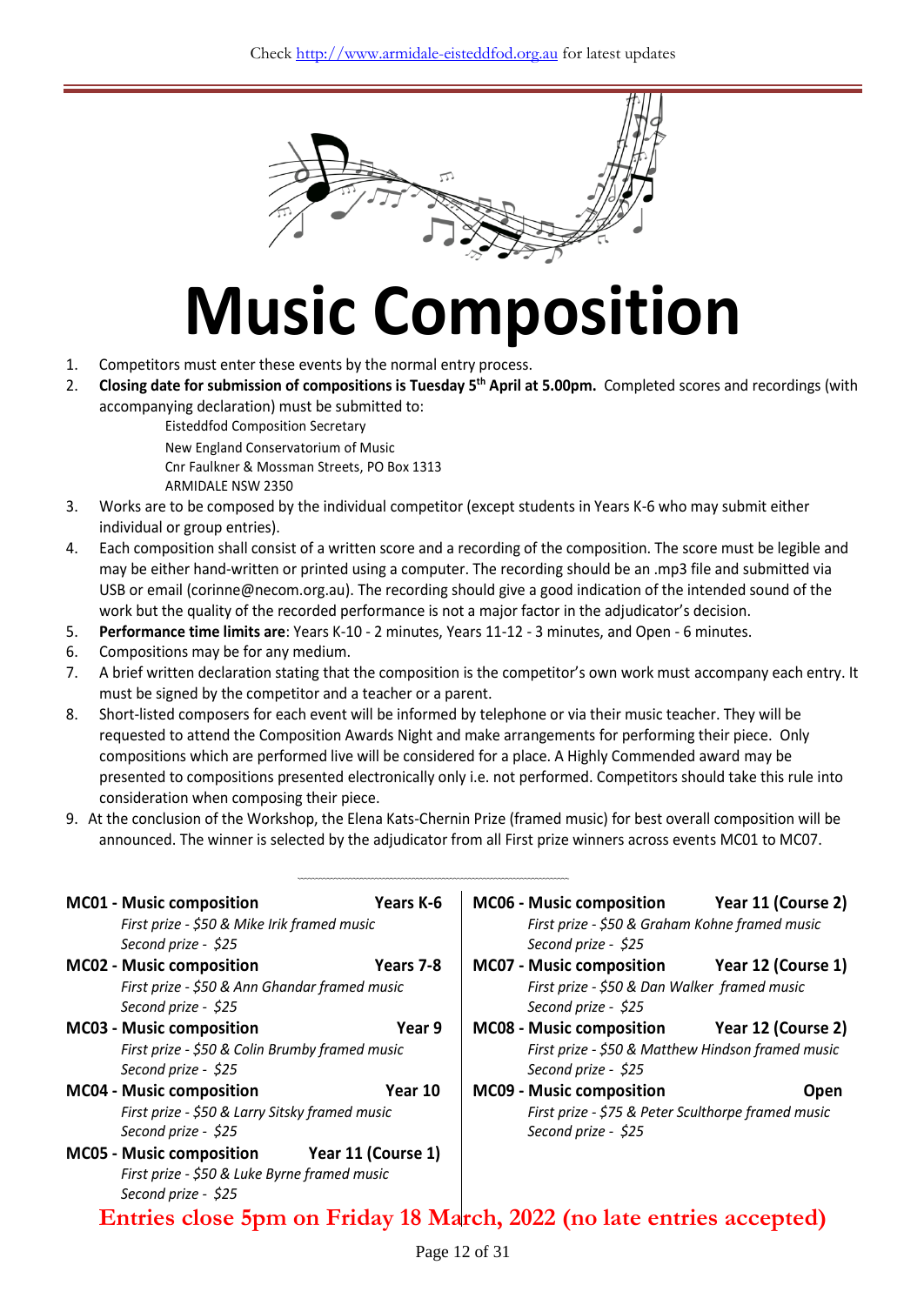

# **Speech & Drama**

# **Special Awards**

The following awards are recommended by the adjudicator and announced at the Gala Concert:

Encouragement Award for Speech and Drama -

 $\star$  Years K-6 (\$50)

 $*$  Years 7-12 (\$50)

Scholarship for Potential in Speech and Drama -

 $\star$  Years K-6 (\$80)

 $*$  Years 7-12 (\$80)

#### **Championship Events**

The championship events (**Junior SD77 and Senior SD78**) are cumulative events. The championship in each division is awarded to the competitor with the **highest combined marks** in three specified age events. These events are:

- $\star$  Character sketch solo (SD01-12)
- $\star$  Verse speaking solo (SD13-21)
- $\star$  Public speaking: prepared speech (SD35-40)

**The UNE Drama Department Perpetual Trophy** is awarded for the most outstanding performance **in all the** SD73 and SD74 events.

| SD01 - Character sketch, solo                                                                                                    |          | SD04 - Character sketch, solo                                                                                                    |          |
|----------------------------------------------------------------------------------------------------------------------------------|----------|----------------------------------------------------------------------------------------------------------------------------------|----------|
| 9 years & under                                                                                                                  |          | 12 years                                                                                                                         |          |
| Costume and props optional with a limit of 2                                                                                     |          | Costume and props optional with a limit of 2                                                                                     |          |
| characters in a scene. Time limit of 2 minutes.                                                                                  |          | characters in a scene. Time limit of 2 minutes.                                                                                  |          |
| SD02 - Character sketch, solo                                                                                                    |          | SD05 - Character sketch, solo                                                                                                    |          |
| 10 years                                                                                                                         |          | 13 years                                                                                                                         |          |
| Costume and props optional with a limit of 2                                                                                     |          | Costume and props optional with a limit of 2                                                                                     |          |
| characters in a scene. Time limit of 2 minutes.                                                                                  |          | characters in a scene. Time limit of 2 minutes.                                                                                  |          |
| SD03 - Character sketch, solo<br>Costume and props optional with a limit of 2<br>characters in a scene. Time limit of 2 minutes. | 11 years | SD06 - Character sketch, solo<br>Costume and props optional with a limit of 2<br>characters in a scene. Time limit of 3 minutes. | 14 years |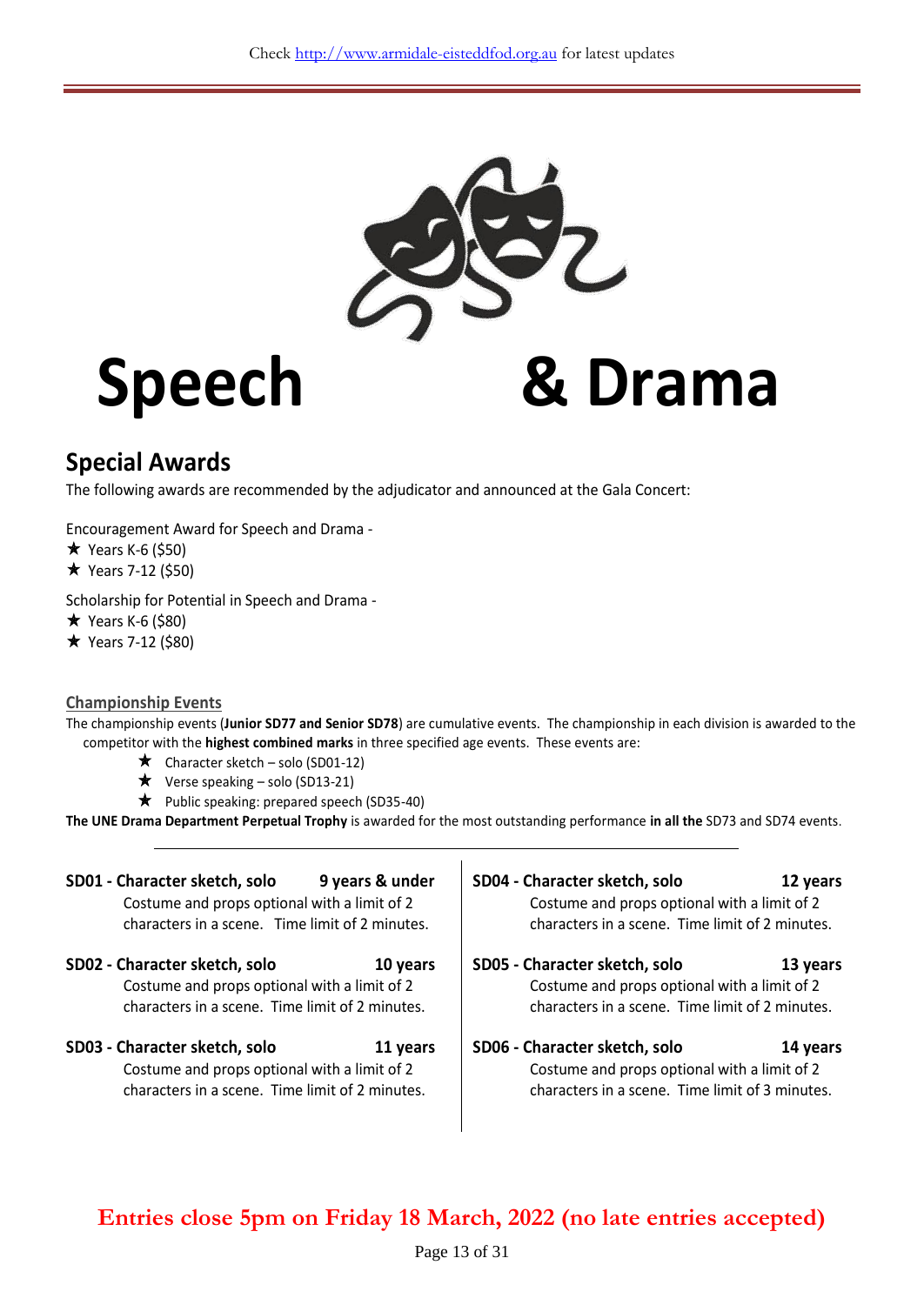| SD07 - Character sketch, solo<br>Costume and props optional with a limit of 2<br>characters in a scene. Time limit of 3 minutes.         | 15 years                    | SD22 - Prose recital, solo<br>9 years & under<br>Any extract from English literature. Time limit of 2<br>minutes.                               |
|------------------------------------------------------------------------------------------------------------------------------------------|-----------------------------|-------------------------------------------------------------------------------------------------------------------------------------------------|
| SD08 - Character sketch, solo<br>Open<br>Costume and props optional with a limit of 2<br>characters in a scene. Time limit of 3 minutes. |                             | SD23 - Prose recital, solo<br>10-11 years<br>Any extract from English literature. Time limit of<br>2 minutes.                                   |
| SD09 - Period character sketch,<br>non-Shakespeare, solo<br>Time limit of 3 minutes.                                                     | Years 7-9                   | SD24 - Prose recital, solo<br>12 years<br>Any extract from English literature. Time limit of<br>2 minutes.                                      |
| SD10 - Period character sketch,<br>non-Shakespeare, solo<br>Time limit of 3 minutes.                                                     | <b>Years 10-12</b>          | SD25 - Prose recital, solo<br>13 years<br>Any extract from English literature. Time limit of 2<br>minutes.                                      |
| SD11 - Period character sketch,<br>Shakespeare, solo<br>Time limit of 3 minutes.                                                         | Years 7-9                   | SD26 - Prose recital, solo<br>14 years<br>Any extract from English literature. Time limit of<br>3 minutes.                                      |
| SD12 - Period character sketch,<br>Shakespeare, solo<br>Time limit of 3 minutes.                                                         | <b>Years 10-12</b>          | SD27 - Prose recital, solo<br>15 years<br>Any extract from English literature. Time limit of<br>3 minutes.                                      |
| SD13 - Verse speaking, solo<br>Time limit of 2 minutes.                                                                                  | 8 years & under             | SD28 - Prose recital, solo<br>16 years<br>Any extract from English literature. Time limit of<br>3 minutes.                                      |
| SD14 - Verse speaking, solo<br>Time limit of 2 minutes.                                                                                  | 9 years                     | SD29 - Prose recital, solo<br>17 years & over<br>Any extract from English literature. Time limit of 3<br>minutes.                               |
| SD15 - Verse speaking, solo<br>Time limit of 2 minutes.                                                                                  | 10 years                    | SD30 - Impromptu prose<br>12-13 years                                                                                                           |
| SD16 - Verse speaking, solo<br>Time limit of 2 minutes.                                                                                  | 11 years & over,<br>Primary | reading, solo<br>Competitors will be given 2 minutes to prepare a<br>short prose passage provided by the adjudicator.                           |
| SD17 - Verse speaking, solo<br>Time limit of 2 minutes.                                                                                  | 12 years                    | SD31 - Impromptu prose<br>$14-15$ years<br>reading, solo                                                                                        |
| SD18 - Verse speaking, solo<br>Time limit of 2 minutes.                                                                                  | 13 years                    | Competitors will be given 2 minutes to prepare a<br>short prose passage provided by the adjudicator.                                            |
| SD19 - Verse speaking, solo<br>Time limit of 2 minutes.                                                                                  | 14 years                    | SD32 - Impromptu prose<br>16 years & over<br>reading, solo<br>Competitors will be given 2 minutes to prepare a                                  |
| SD20 - Verse speaking, solo<br>Time limit of 3 minutes.                                                                                  | 15 years                    | short prose passage provided by the adjudicator.                                                                                                |
| SD21 - Verse speaking, solo<br>Time limit of 3 minutes.                                                                                  | 23 years & under            | SD33 - Mime, solo<br>Years K-6<br>Costumes/props not permitted. A title card is to<br>be displayed before starting. Time limit of 2<br>minutes. |
|                                                                                                                                          |                             |                                                                                                                                                 |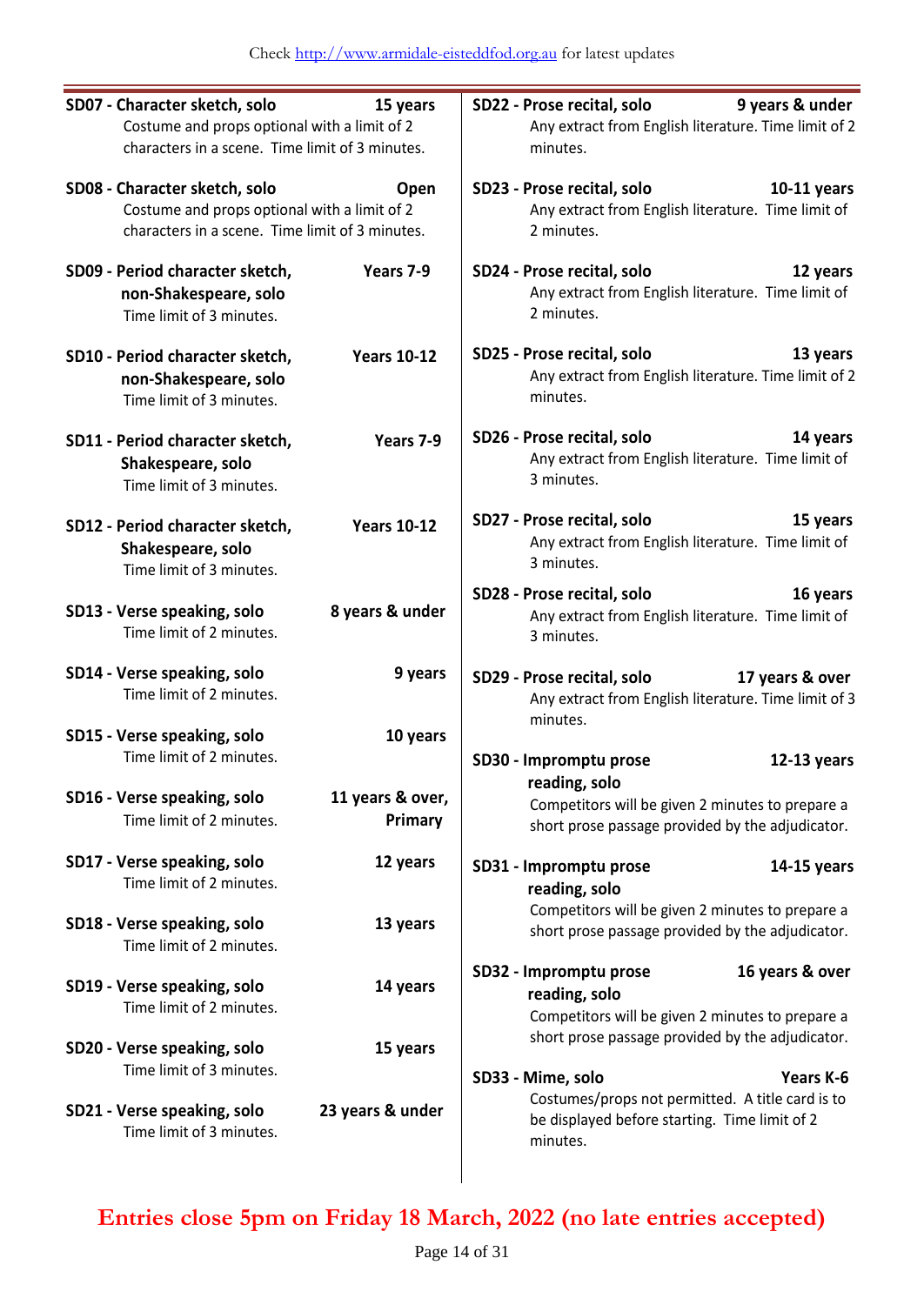| SD34 - Mime, solo                                                                                                          | SD46 - 20 <sup>th</sup> /21 <sup>st</sup> century,                                                                                                                                 |
|----------------------------------------------------------------------------------------------------------------------------|------------------------------------------------------------------------------------------------------------------------------------------------------------------------------------|
| <b>Years 7-12</b>                                                                                                          | Years 7-9                                                                                                                                                                          |
| Costumes/props not permitted. A title card is to                                                                           | duologue                                                                                                                                                                           |
| be displayed before starting. Time limit of 2                                                                              | Time limit of 3 minutes.                                                                                                                                                           |
| minutes.                                                                                                                   | SD47 - 20 <sup>th</sup> /21 <sup>st</sup> century,                                                                                                                                 |
| 11 years & under                                                                                                           | <b>Years 10-12</b>                                                                                                                                                                 |
| SD35 - Public speaking,                                                                                                    | duologue                                                                                                                                                                           |
| prepared speech                                                                                                            | Time limit of 3 minutes.                                                                                                                                                           |
| Time limit of 2 minutes.                                                                                                   | SD48 - Dramatic extract/short play,                                                                                                                                                |
| SD36 - Public speaking,                                                                                                    | Years K-6                                                                                                                                                                          |
| 12 years                                                                                                                   | 20 <sup>th</sup> /21 <sup>st</sup> Century, group                                                                                                                                  |
| prepared speech                                                                                                            | 3-10 persons. Costumes and props optional. Time                                                                                                                                    |
| Time limit of 3 minutes.                                                                                                   | limit of 2-5 minutes.                                                                                                                                                              |
| SD37 - Public speaking,                                                                                                    | SD49 - Dramatic extract/short play,                                                                                                                                                |
| 13 years                                                                                                                   | Years 7-8                                                                                                                                                                          |
| prepared speech                                                                                                            | 20 <sup>th</sup> /21 <sup>st</sup> Century, group                                                                                                                                  |
| Time limit of 3 minutes.                                                                                                   | 3-10 persons. Costumes and props optional. Time                                                                                                                                    |
| SD38 - Public speaking,                                                                                                    | limit of 2-5 minutes.                                                                                                                                                              |
| 14 years                                                                                                                   | SD50 - Dramatic extract/short play,                                                                                                                                                |
| prepared speech                                                                                                            | <b>Years 9-10</b>                                                                                                                                                                  |
| Time limit of 3 minutes.                                                                                                   | 20 <sup>th</sup> /21 <sup>st</sup> Century, group                                                                                                                                  |
| SD39 - Public speaking,                                                                                                    | 3-10 persons. Costumes and props optional. Time                                                                                                                                    |
| 15 years                                                                                                                   | limit of 3-5 minutes.                                                                                                                                                              |
| prepared speech                                                                                                            | SD51 - Dramatic extract/short play,                                                                                                                                                |
| Time limit of 3-5 minutes.                                                                                                 | <b>Years 10-12</b>                                                                                                                                                                 |
| SD40 - Public speaking,<br>23 years & under<br>prepared speech<br>Time limit of 5-7 minutes.                               | 20 <sup>th</sup> /21 <sup>st</sup> Century, group<br>3-10 persons. Costumes and props optional.<br>Time limit of 3-5 minutes.                                                      |
| SD41 - Impromptu speech<br>Years 7-8<br>Preparation time of 2 minutes. Time limit of 2<br>minutes.                         | Years 7-8<br>SD52 - Period plays, non-Shakespeare,<br>group<br>2-10 persons. Costumes and props optional. Time<br>limit of 3-5 minutes.                                            |
| SD42 - Impromptu speech<br><b>Years 9-10</b><br>Preparation time of 2 minutes. Time limit of 2<br>minutes.                 | Years 9-12<br>SD53 - Period plays,<br>non-Shakespeare, group<br>2-10 persons. Costumes and props optional. Time<br>limit of 3-7 minutes.                                           |
| SD43 - Impromptu speech                                                                                                    | SD54 - Period plays, Shakespeare,                                                                                                                                                  |
| <b>Years 11-12</b>                                                                                                         | Years 7-8                                                                                                                                                                          |
| Preparation time of 2 minutes. Time limit of 2                                                                             | group                                                                                                                                                                              |
| minutes.                                                                                                                   | 2-10 persons. Costumes and props optional. Time                                                                                                                                    |
| <b>Years 7-10</b>                                                                                                          | limit of 3-5 minutes.                                                                                                                                                              |
| SD44 - Humorous prose or                                                                                                   | SD55 - Period plays, Shakespeare,                                                                                                                                                  |
| verse, solo                                                                                                                | <b>Years 9-12</b>                                                                                                                                                                  |
| Costumes/props not permitted. Time limit of 2                                                                              | group                                                                                                                                                                              |
| minutes.                                                                                                                   | 2-10 persons. Costumes and props optional. Time                                                                                                                                    |
| <b>Years 11-12</b><br>SD45 - Humorous prose or<br>verse, solo<br>Costumes/props not permitted. Time limit of 2<br>minutes. | limit of 3-7 minutes.<br>SD56 - Verse performance, group<br><b>Years 7-12</b><br>2-10 persons. Performed from memory without<br>conductor.<br>Hanna's of Armidale Perpetual Shield |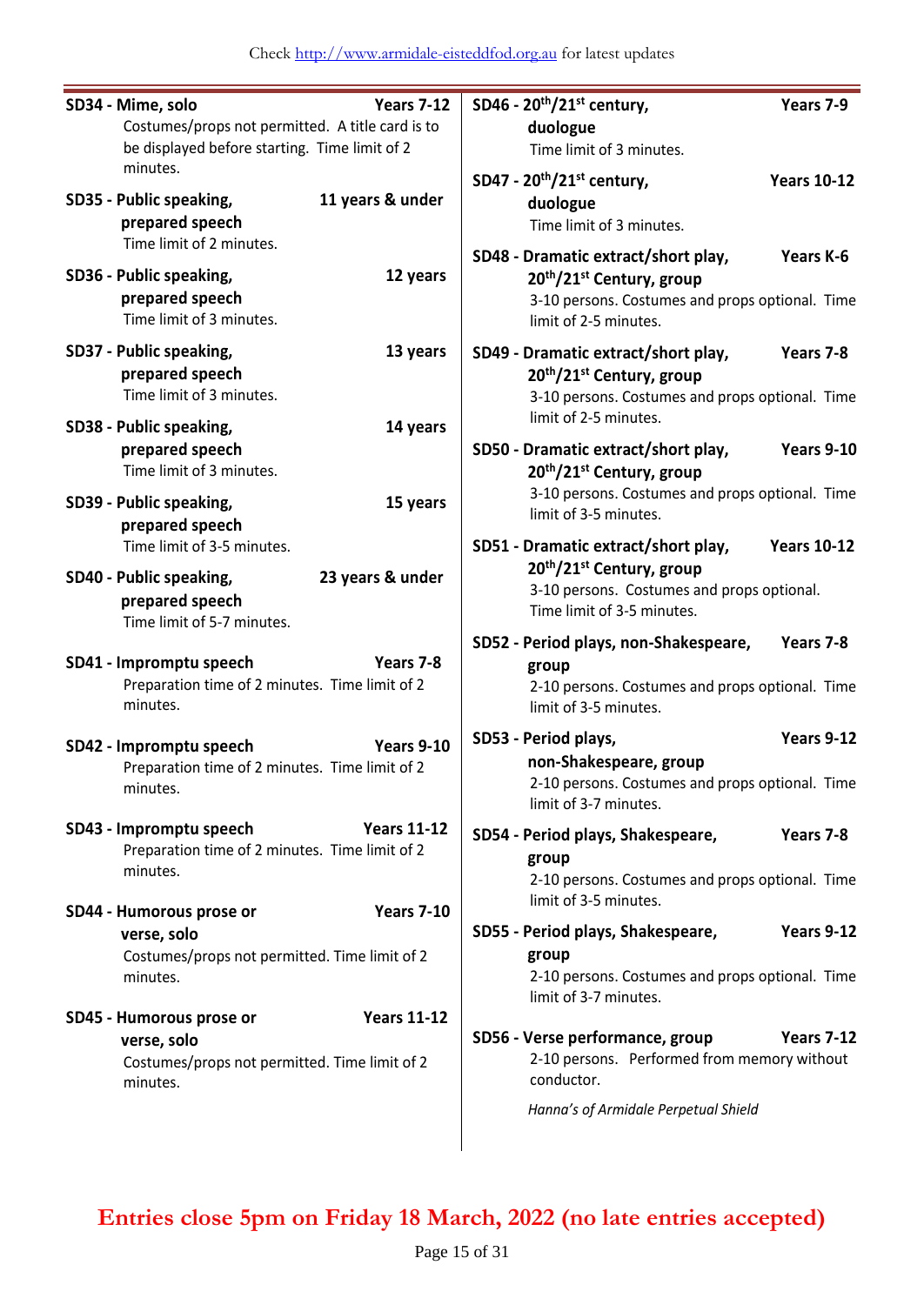|                                               | SD57 - Choral speaking, group                                                                   | Years K-3                              | SD69 - Improvisation, space jump                                |                                                                                                              | <b>Years 11-12</b> |
|-----------------------------------------------|-------------------------------------------------------------------------------------------------|----------------------------------------|-----------------------------------------------------------------|--------------------------------------------------------------------------------------------------------------|--------------------|
| Minimum of 8 voices. Time limit of 3 minutes. |                                                                                                 | 4 persons. Teams must generate a scene |                                                                 |                                                                                                              |                    |
|                                               |                                                                                                 |                                        | spontaneously from the frozen position every 30                 |                                                                                                              |                    |
| SD58 - Choral speaking, group<br>Years 4-6    |                                                                                                 |                                        | seconds. Each person may only compete in one                    |                                                                                                              |                    |
|                                               | Minimum of 8 voices. Time limit of 3 minutes.                                                   |                                        |                                                                 | space jump event. Time limit of 4 minutes.                                                                   |                    |
|                                               | The Nevin Family Perpetual Shield                                                               |                                        |                                                                 |                                                                                                              |                    |
|                                               |                                                                                                 |                                        | <b>SD70 - Prepared storytelling</b><br>Time limit of 3 minutes. |                                                                                                              | $15-23$ years      |
|                                               | SD59 - Choral speaking, group                                                                   | Years 7-8                              |                                                                 |                                                                                                              |                    |
|                                               | Minimum of 8 voices. Time limit of 5 minutes.                                                   |                                        | SD71 - Improvised storytelling                                  |                                                                                                              | $12-15$ years      |
|                                               | SD60 - Improvisation duo                                                                        | Years 5-6                              |                                                                 | Competitors will be given 1 minute of preparation                                                            |                    |
|                                               | Competitors will be given a simple scene and 2                                                  |                                        |                                                                 | time. Time limit of 3 minutes.                                                                               |                    |
|                                               | minutes preparation. Time limit of 2 minutes.                                                   |                                        |                                                                 |                                                                                                              |                    |
|                                               |                                                                                                 |                                        | <b>SD72 - Poetry composition</b>                                |                                                                                                              | $10-11$ years      |
|                                               | SD61 - Improvisation duo                                                                        | Year <sub>7</sub>                      | & performance                                                   |                                                                                                              |                    |
|                                               | Competitors will be given a simple scene and 2                                                  |                                        |                                                                 | Script to be submitted to NECOM office by                                                                    |                    |
|                                               | minutes preparation. Time limit of 2 minutes.                                                   |                                        | Tuesday April 26 2022                                           |                                                                                                              |                    |
|                                               |                                                                                                 | Year <sub>8</sub>                      | SD73 - Poetry composition                                       |                                                                                                              | $12-14$ years      |
|                                               | SD62 - Improvisation duo<br>Competitors will be given a simple scene and 2                      |                                        | & performance                                                   |                                                                                                              |                    |
|                                               | minutes preparation. Time limit of 2 minutes.                                                   |                                        |                                                                 | Script to be submitted to NECOM office by                                                                    |                    |
|                                               |                                                                                                 |                                        | Tuesday April 26 2022                                           |                                                                                                              |                    |
|                                               | SD63 - Improvisation duo                                                                        | Year 9                                 |                                                                 |                                                                                                              |                    |
|                                               | Competitors will be given a simple scene and 2                                                  |                                        | <b>SD74 - Poetry composition</b>                                |                                                                                                              | $15-23$ years      |
|                                               | minutes preparation. Time limit of 2 minutes.                                                   |                                        | & performance                                                   |                                                                                                              |                    |
|                                               |                                                                                                 |                                        |                                                                 | Script to be submitted to NECOM office by                                                                    |                    |
|                                               | SD64 - Improvisation duo                                                                        | Year 10                                | Tuesday April 26 2022                                           |                                                                                                              |                    |
|                                               | Competitors will be given a simple scene and 2<br>minutes preparation. Time limit of 2 minutes. |                                        |                                                                 |                                                                                                              |                    |
|                                               |                                                                                                 |                                        |                                                                 |                                                                                                              |                    |
|                                               | SD65 - Improvisation duo                                                                        | Year 11                                |                                                                 | <b>Championship Events</b> are awarded to the competitors                                                    |                    |
|                                               | Competitors will be given a simple scene and 2                                                  |                                        |                                                                 | with the highest combined marks in three specified                                                           |                    |
|                                               | minutes preparation. Time limit of 2 minutes.                                                   |                                        |                                                                 | events: Character sketch - solo (SD01-12), Verse<br>speaking - solo (SD13-21), and Public speaking: prepared |                    |
|                                               |                                                                                                 |                                        | speech (SD35-40)                                                |                                                                                                              |                    |
|                                               | SD66 - Improvisation duo<br>Competitors will be given a simple scene and 2                      | Year 12                                | SD77 - New England Speech &                                     |                                                                                                              | 15-23 years        |
|                                               | minutes preparation. Time limit of 2 minutes.                                                   |                                        |                                                                 | <b>Drama Senior Championship</b>                                                                             |                    |
|                                               |                                                                                                 |                                        | First prize:                                                    | \$250 and the Armidale Building                                                                              |                    |
|                                               | SD67 - Improvisation, space jump                                                                | Years 7-8                              |                                                                 | Society Perpetual Shield                                                                                     |                    |
|                                               | 4 persons. Teams must generate a scene                                                          |                                        | Second prize \$125                                              |                                                                                                              |                    |
|                                               | spontaneously from the frozen position every 30                                                 |                                        | Third prize:                                                    | \$75                                                                                                         |                    |
|                                               | seconds. Each person may only compete in one                                                    |                                        |                                                                 |                                                                                                              |                    |
|                                               | space jump event. Time limit of 4 minutes.                                                      |                                        | SD78 - New England Speech &                                     |                                                                                                              | $12-14$ years      |
|                                               |                                                                                                 |                                        | First prize:                                                    | <b>Drama Junior Championship</b><br>\$100                                                                    |                    |
|                                               | SD68 - Improvisation, space jump<br>4 persons. Teams must generate a scene                      | <b>Years 9-10</b>                      | Second prize: \$50                                              |                                                                                                              |                    |
|                                               | spontaneously from the frozen position every 30                                                 |                                        | Third prize:                                                    | \$25                                                                                                         |                    |
|                                               | seconds. Each person may only compete in one                                                    |                                        |                                                                 |                                                                                                              |                    |
|                                               | space jump event. Time limit of 4 minutes.                                                      |                                        |                                                                 |                                                                                                              |                    |

*Alice Coventry Memorial Shield*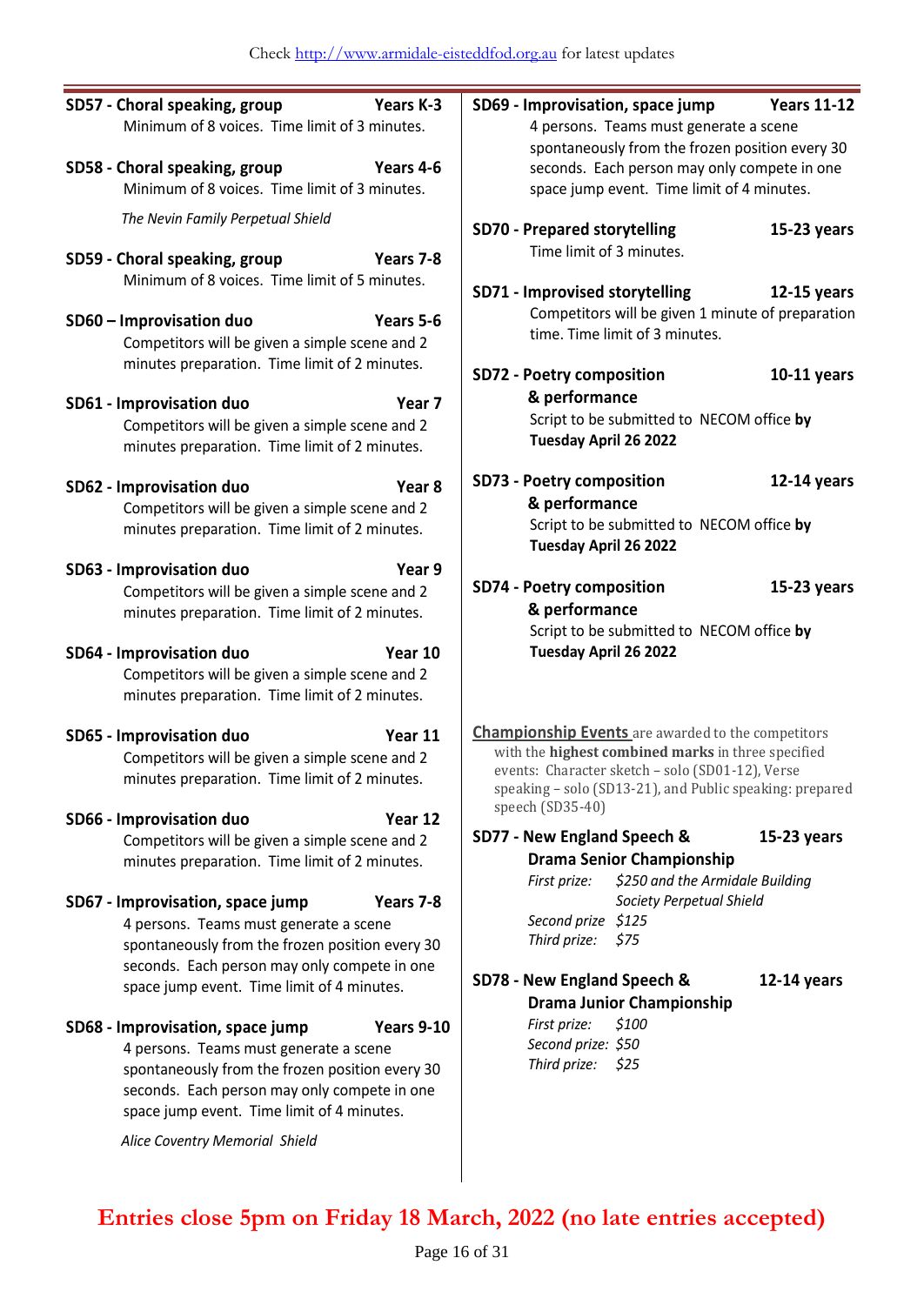

# **Strings & String Ensembles**

### **Special Awards**

The following awards are recommended by the adjudicator and announced at the Gala Concert:

Encouragement Award for Violin or Viola -

- $\star$  Junior (\$50)
- $\star$  Senior (\$50)

Encouragement Award for Cello or Double Bass -

- $\star$  Junior (\$50)
- $\star$  Senior (\$50)

Encouragement Award for Guitar - \$50

Scholarship for Potential in Strings

- $\star$  Junior (\$80)
- $\star$  Senior (\$80)

| ST01 - String solo,<br>Non-competitive | Years K-6                                        | ST10 - Violin or viola solo                   | <b>AMEB Grade 2 or</b><br>equivalent |
|----------------------------------------|--------------------------------------------------|-----------------------------------------------|--------------------------------------|
| ST02 - Violin solo,<br>Non-competitive | Year 7 & above                                   | ST11 – Violin or viola solo                   | <b>AMEB Grade 3 or</b><br>equivalent |
| ST03 - String solo, novice             | Years K-4                                        | ST12 – Violin or viola solo                   | <b>AMEB Grade 4 or</b><br>equivalent |
| ST04 - String solo, novice             | Years 5-6                                        |                                               |                                      |
| ST05 - String solo, novice             | <b>Years 7-12</b>                                | ST13 - Violin or viola solo AMEB Grade 5-6 or | equivalent                           |
| ST06 - String solo, restricted         | 10 years & under                                 | ST14 - Violin or viola solo AMEB Grade 7-8 or |                                      |
| ST07 - String solo, restricted         | $11-12$ years                                    |                                               | equivalent                           |
| ST08 - String solo, restricted         | 13 years & over                                  | ST15 – Violin or viola solo                   | Open                                 |
| ST09 - Violin or viola solo            | <b>AMEB Grade 1 &amp; under</b><br>or equivalent |                                               |                                      |

 $\overline{1}$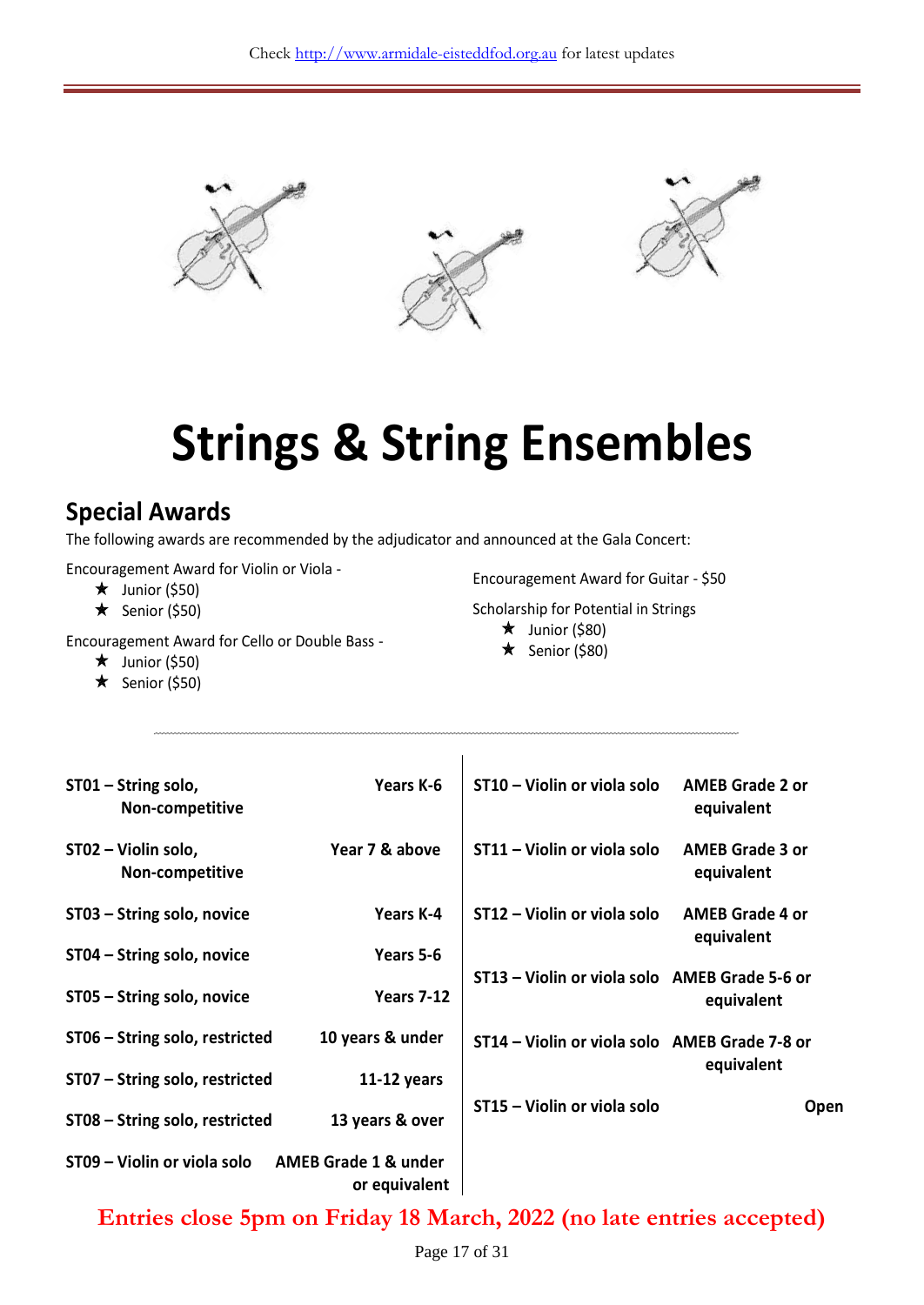| ST16 - Cello or double bass solo                              | <b>AMEB Grade 1 &amp;</b><br>under or equivalent | ST31 - Violin or Viola solo,<br>20th/21st Century                               | <b>AMEB Grade 5-6</b><br>or equivalent          |
|---------------------------------------------------------------|--------------------------------------------------|---------------------------------------------------------------------------------|-------------------------------------------------|
| ST17 - Cello or double bass solo                              | <b>AMEB Grade 2</b><br>or equivalent             | ST32 - Violin or Viola solo,<br>20th/21st Century                               | <b>AMEB Grade 7-8</b><br>or equivalent          |
| ST18 - Cello or double bass solo                              | <b>AMEB Grade 3</b><br>or equivalent             | ST33 - Violin or Viola solo,<br>20th/21st Century                               | Open                                            |
| ST19 - Cello or double bass solo                              | <b>AMEB Grade 4</b><br>or equivalent             | ST34 - Cello or double bass<br>solo, 20 <sup>th</sup> /21 <sup>st</sup> Century | <b>AMEB Grade 1</b><br>& under or<br>equivalent |
| ST20 - Cello or double bass solo                              | <b>AMEB Grade 5-6</b><br>or equivalent           | ST35 - Cello or double bass<br>solo, 20 <sup>th</sup> /21 <sup>st</sup> Century | <b>AMEB Grade 2</b><br>or equivalent            |
| ST21 - Cello or double bass solo                              | <b>AMEB Grade 7-8</b><br>or equivalent           | ST36 - Cello or double bass                                                     | <b>AMEB Grade 3</b>                             |
| ST22 - Cello or double bass solo                              | Open                                             | solo, 20 <sup>th</sup> /21 <sup>st</sup> Century                                | or equivalent                                   |
| ST23 - Guitar solo                                            | Years K-4                                        | ST37 - Cello or double bass<br>solo, 20 <sup>th</sup> /21 <sup>st</sup> Century | <b>AMEB Grade 4</b><br>or equivalent            |
| ST24 - Guitar solo                                            | Years 5-6                                        | ST38 - Cello or double bass                                                     | <b>AMEB Grade 5-6</b>                           |
| ST25 - Guitar solo                                            | Years 7-9                                        | solo, 20 <sup>th</sup> /21 <sup>st</sup> Century                                | or equivalent                                   |
| ST26 - Guitar solo                                            | Open                                             | ST39 - Cello or double bass<br>solo, 20 <sup>th</sup> /21 <sup>st</sup> Century | <b>AMEB Grade 7-8</b><br>or equivalent          |
| ST27 - Violin or Viola solo,<br>20th/21 <sup>st</sup> Century | <b>AMEB Grade 1</b><br>& under or<br>equivalent  | ST40 - Cello or double bass solo<br>20th/21st Century                           | Open                                            |
| ST28 - Violin or Viola solo,<br>20th/21 <sup>st</sup> Century | <b>AMEB Grade 2</b><br>or equivalent             | ST41 - Violin or Viola solo,<br><b>Baroque or Classical</b>                     | <b>AMEB Grade 1-2</b><br>or equivalent          |
| ST29 - Violin or Viola solo,<br>20th/21st Century             | <b>AMEB Grade 3</b><br>or equivalent             | ST42 - Violin or Viola solo,<br><b>Baroque or Classical</b>                     | <b>AMEB Grade 3-4</b><br>or equivalent          |
| ST30 - Violin or Viola solo,<br>20th/21st Century             | <b>AMEB Grade 4</b><br>or equivalent             | ST43 - Violin or Viola solo,<br><b>Baroque or Classical</b>                     | <b>AMEB Grade 5-6</b><br>or equivalent          |
|                                                               |                                                  | ST44 - Violin or Viola solo,<br><b>Baroque or Classical</b>                     | <b>AMEB Grade 7</b><br>or equivalent            |
|                                                               |                                                  | ST45 - Cello or double bass solo,<br><b>Baroque or Classical</b>                | <b>AMEB Grade 1-2</b><br>or equivalent          |
|                                                               |                                                  | ST46 - Cello or double bass solo,<br><b>Baroque or Classical</b>                | <b>AMEB Grade 3-4</b><br>or equivalent          |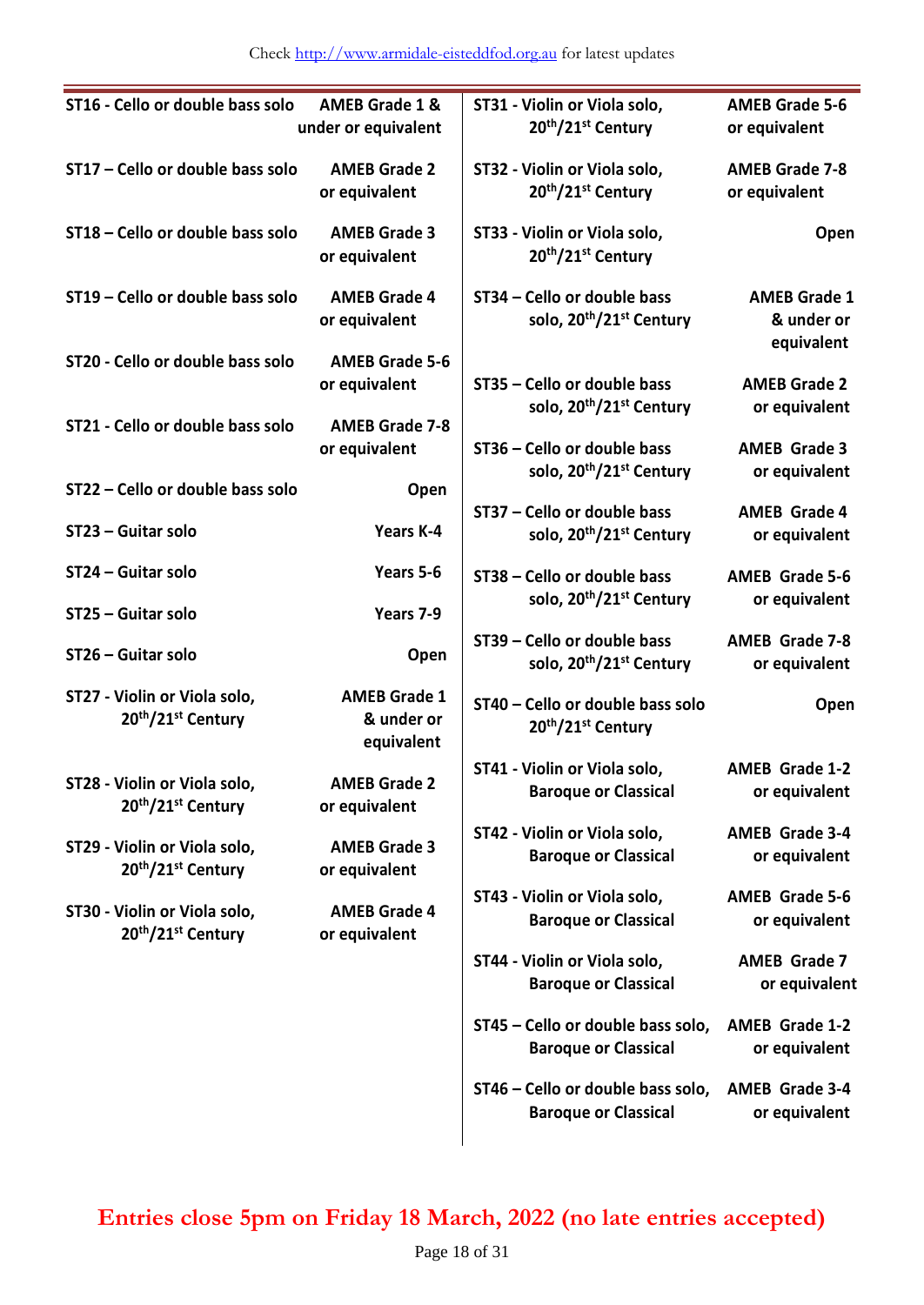| ST47 - Cello or double bass solo,        | <b>AMEB Grade 5-6</b> | ST56 - Cello or double bass              | <b>AMEB Grade 7</b> |
|------------------------------------------|-----------------------|------------------------------------------|---------------------|
| <b>Baroque or Classical</b>              | or equivalent         | solo, Romantic                           | or equivalent       |
|                                          |                       | Any piece written between 1825 and 1900. |                     |
| ST48 - Cello or double bass solo,        | <b>AMEB Grade 7</b>   |                                          |                     |
| <b>Baroque or Classical</b>              | or equivalent         | ST57 - Duet on any bowed<br>instruments  | Non-competitive     |
| ST49 - Violin or Viola solo,             | <b>AMEB Grade 1-2</b> |                                          |                     |
| Romantic                                 | or equivalent         | ST58 - Duet on any bowed                 | 10 years & under    |
| Any piece written between 1825 and 1900. |                       | instruments                              |                     |
|                                          |                       |                                          |                     |
| ST50 - Violin or Viola solo,             | <b>AMEB Grade 3-4</b> | ST59 - Duet on any bowed                 | 12 years & under    |
| Romantic                                 | or equivalent         | instruments                              |                     |
| Any piece written between 1825 and 1900. |                       |                                          |                     |
|                                          | <b>AMEB Grade 5-6</b> | ST60 - Duet on any bowed                 | 14 years & under    |
| ST51 - Violin or Viola solo,<br>Romantic | or equivalent         | instruments                              |                     |
| Any piece written between 1825 and 1900. |                       | ST61 - Duet on any bowed instruments     | Open                |
|                                          |                       |                                          |                     |
| ST52 - Violin or Viola solo,             | <b>AMEB Grade 7</b>   | ST62 - Guitar duet or group              | Years K-6           |
| Romantic                                 | or equivalent         |                                          |                     |
| Any piece written between 1825 and 1900. |                       | ST63 - Guitar duet or group              | <b>Years 7-12</b>   |
| ST53 - Cello or double bass              | <b>AMEB Grade 1-2</b> | ST64 - Guitar duet or group              | Open                |
| solo, Romantic                           | or equivalent         |                                          |                     |
| Any piece written between 1825 and 1900. |                       |                                          |                     |
|                                          |                       |                                          |                     |
| ST54 - Cello or double bass              | <b>AMEB Grade 3-4</b> |                                          |                     |
| solo, Romantic                           | or equivalent         |                                          |                     |
| Any piece written between 1825 and 1900. |                       |                                          |                     |
| ST55 - Cello or double bass              | <b>AMEB Grade 5-6</b> |                                          |                     |
| solo, Romantic                           | or equivalent         |                                          |                     |
| Any piece written between 1825 and 1900. |                       |                                          |                     |
|                                          |                       |                                          |                     |
|                                          |                       |                                          |                     |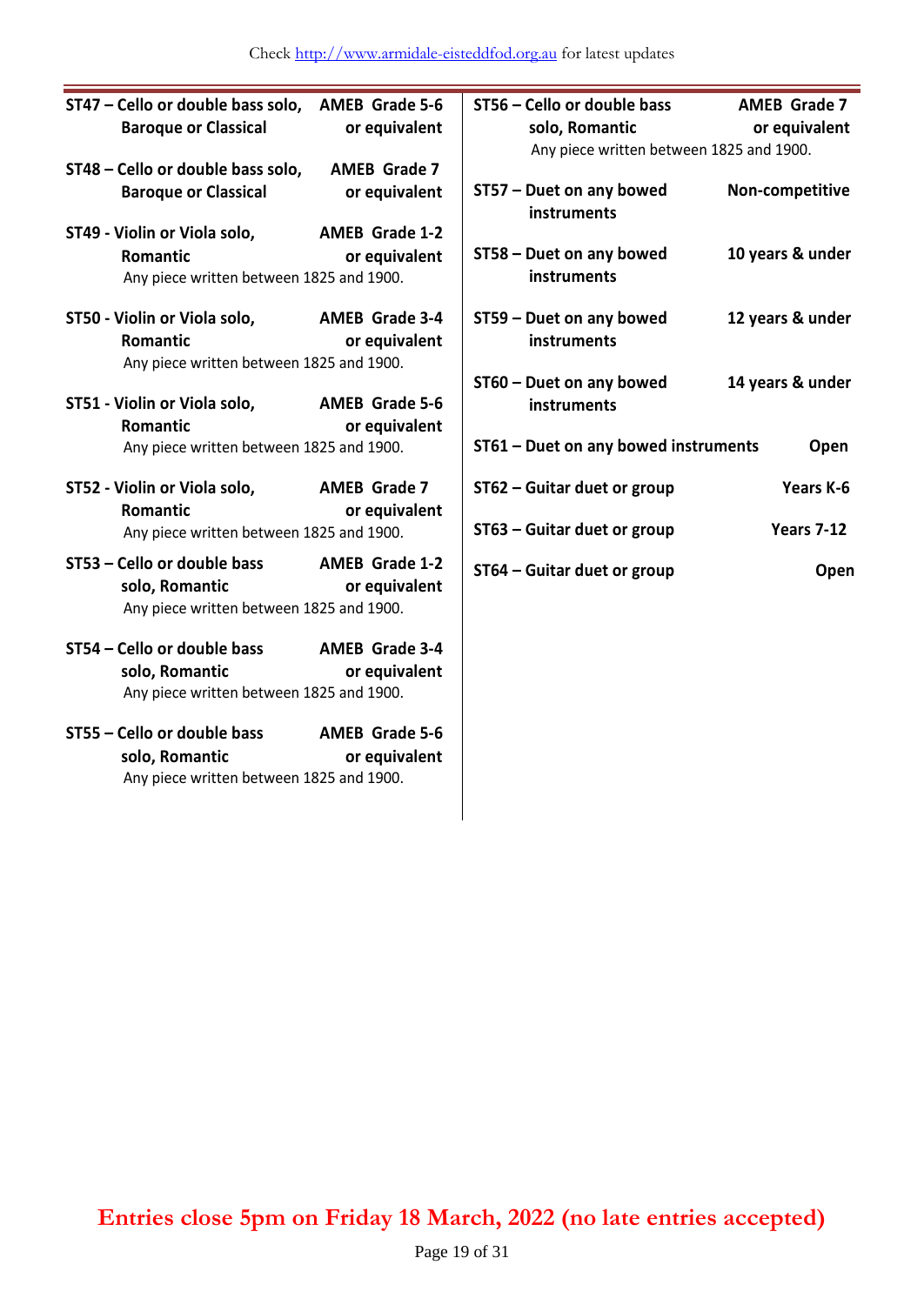| ST65 - New England String<br>Championship<br>One piece played from memory.<br>First Prize - \$25                                                                     | <b>AMEB Grade 4</b><br>or equivalent                 | ST73 - Ensemble on any<br>bowed instruments<br>3-8 players. Accompaniment allowed. Two<br>contrasting pieces.<br>First prize - \$200                                                           | Open                                                                                                   |
|----------------------------------------------------------------------------------------------------------------------------------------------------------------------|------------------------------------------------------|------------------------------------------------------------------------------------------------------------------------------------------------------------------------------------------------|--------------------------------------------------------------------------------------------------------|
| ST66 - New England String<br>Championship<br>One piece played from memory.<br>First Prize - \$30                                                                     | <b>AMEB Grade 5-6</b><br>or equivalent               | ST74 - Large ensemble on any<br>bowed instruments<br>9 or more players. Accompaniment allowed. Two<br>contrasting pieces. Time limit of 10 mins.                                               | Years K-6                                                                                              |
| ST67 - New England String<br>Championship<br>One piece played from memory.<br>First Prize - \$50                                                                     | <b>AMEB Grade 7-8</b><br>or equivalent               | Kip McGrath Educational Services Perpetual Shield<br>ST75 - Large ensemble on any<br>bowed instruments<br>9 or more players. Accompaniment allowed. Two                                        | Years 9 & under                                                                                        |
| ST68 - New England String<br>Championship<br>One piece played from memory.<br>First Prize - \$75                                                                     | <b>AMEB Certificate/</b><br>A.Mus.A or equiv.        | contrasting pieces. Time limit of 10 mins.<br>ST76 - Large ensemble on any<br>bowed instruments<br>9 or more players. Accompaniment allowed. Two                                               | <b>Years 7-12</b>                                                                                      |
| ST69 - New England String<br><b>Stage Championship</b><br>One piece played from memory.<br>First prize - \$100 and the Perpetual Shield in Memory<br>of Erro Russell | Open                                                 | contrasting pieces. Time limit of 10 mins.<br>ST77 - Large ensemble on any<br>bowed instruments<br>9 or more players. Accompaniment allowed. Two<br>contrasting pieces. Time limit of 10 mins. | Open                                                                                                   |
| ST70 - Ensemble on any<br>bowed instruments<br>contrasting pieces.                                                                                                   | Years K-6<br>3-8 players. Accompaniment allowed. Two |                                                                                                                                                                                                | First Prize - \$200 from the Sister Cecilia O'Donahue<br>Trust Fund and the Angus Society of Australia |
| ST71 - Ensemble on any bowed instruments<br>3-8 players. Accompaniment allowed. Two<br>contrasting pieces.                                                           | Years<br>9 & under                                   |                                                                                                                                                                                                |                                                                                                        |
| ST72 - Ensemble on any<br>bowed instruments<br>3-8 players. Accompaniment allowed. Two<br>contrasting pieces.<br>Armidale Building Society Perpetual Shield          | <b>Years 7-12</b>                                    |                                                                                                                                                                                                |                                                                                                        |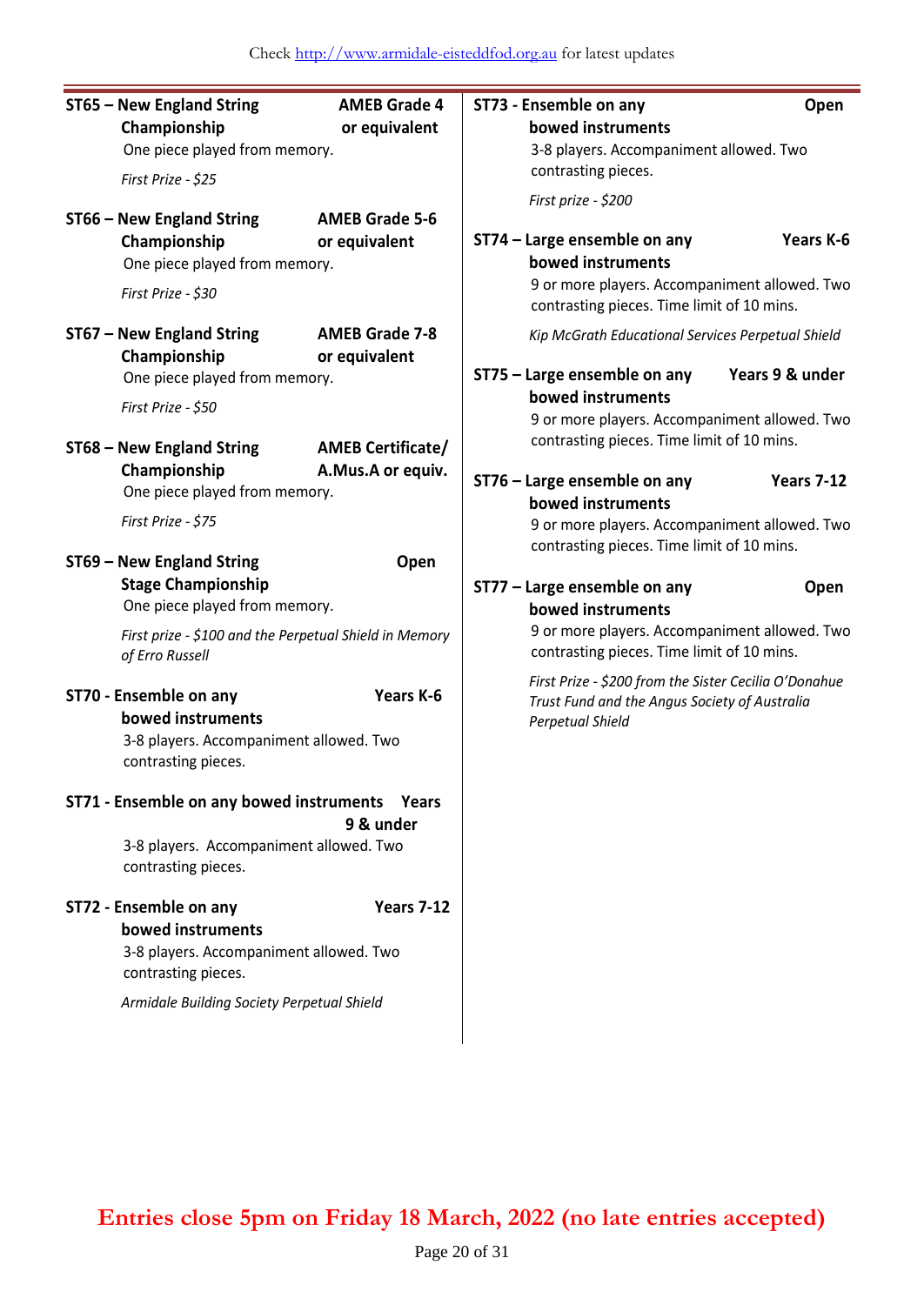

 **Backing tracks** are only allowed in the Pop Song events (**VC 28-30**). In all other events, accompaniment, if used, must be *live.*

 Please ensure you choose the **required genre of song** for the events you are entering. If you are unsure whether your song choice is suitable, please contact the Vocal Co-ordinator Inge Southcott, for advice.

### **Special Awards**

The following awards are recommended by the adjudicator and announced at the Gala Concert:

Encouragement Award for Voice -

- $\star$  Junior girl (\$50)
- $\star$  Junior boy (\$50)
- $\star$  Senior girl (\$50)
- $\star$  Senior boy (\$50)

 $\star$  Scholarship for Potential in Voice (\$80)

| VC01 - Vocal solo, Non-competitive<br>Open<br>Classical repertoire from any period is required.<br>Pop, Jazz, Disney and Musical Theatre pieces are<br>not accepted. |                  | VC04 - Vocal solo<br>not accepted.                                                                                     | 14 years & under<br>Classical repertoire from any period is required.<br>Pop, Jazz, Disney and Musical Theatre pieces are                     |
|----------------------------------------------------------------------------------------------------------------------------------------------------------------------|------------------|------------------------------------------------------------------------------------------------------------------------|-----------------------------------------------------------------------------------------------------------------------------------------------|
| VC02 - Vocal solo,<br>Non-competitive<br>Classical repertoire from any period is required.<br>Pop, Jazz, Disney and Musical Theatre pieces are<br>not accepted.      | 10 years & under | VC05 - Vocal solo<br>not accepted.<br>VC06 - Vocal solo                                                                | 16 years & under<br>Classical repertoire from any period is required.<br>Pop, Jazz, Disney and Musical Theatre pieces are<br>18 years & under |
| VC03 - Vocal solo<br>Classical repertoire from any period is required.<br>Pop, Jazz, Disney and Musical Theatre pieces are<br>not accepted.                          | 12 years & under | Classical repertoire from any period is required.<br>Pop, Jazz, Disney and Musical Theatre pieces are<br>not accepted. |                                                                                                                                               |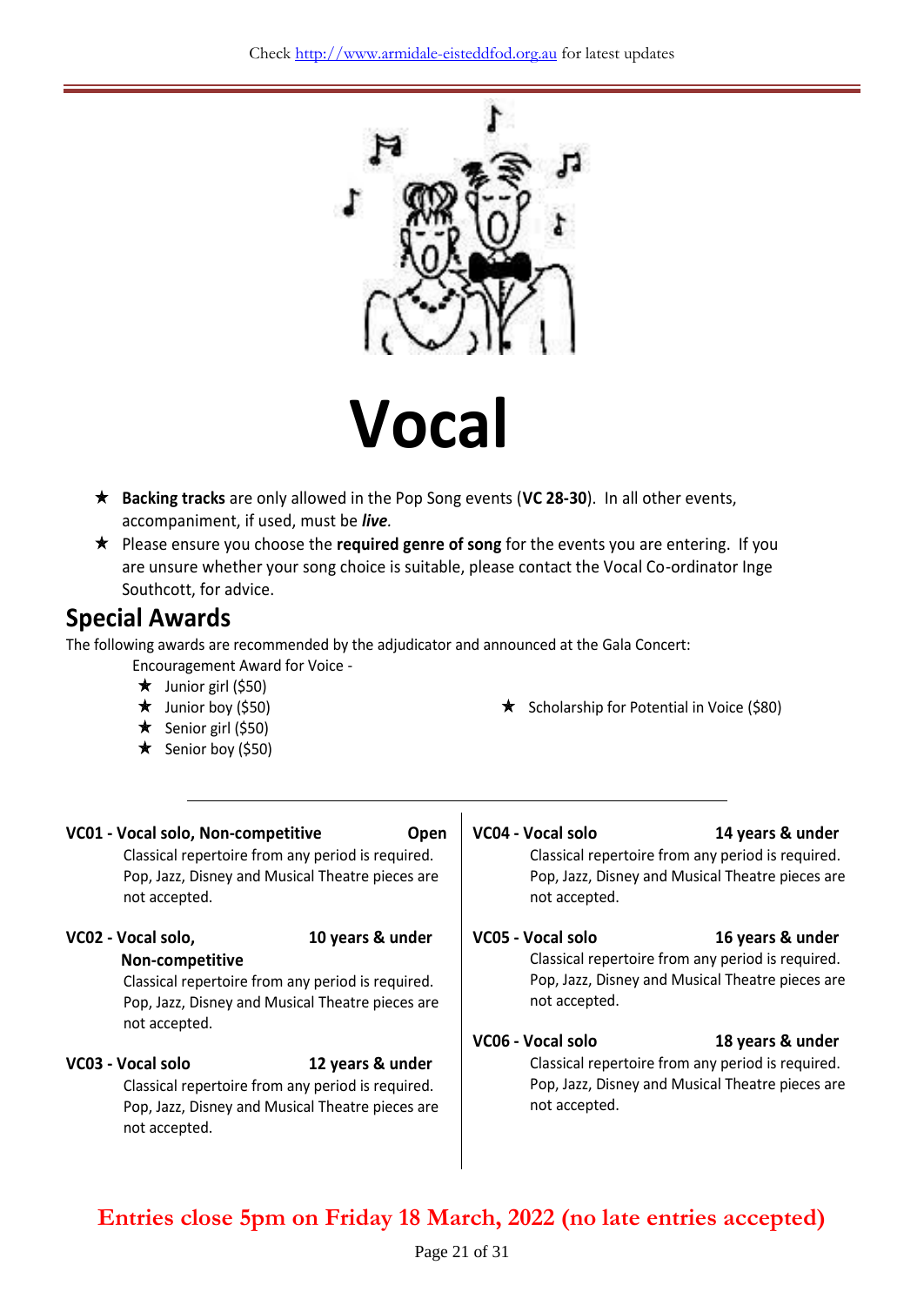| VC07 - Vocal solo                                                 | Open             | VC17 - Vocal solo, Australian                                                           | 15 years & under |
|-------------------------------------------------------------------|------------------|-----------------------------------------------------------------------------------------|------------------|
| Classical repertoire from any period is required.                 |                  | composition                                                                             |                  |
| Pop, Jazz, Disney and Musical Theatre pieces are<br>not accepted. |                  | Art songs only are required. Pop, Jazz, and<br>Musical Theatre pieces are not accepted. |                  |
|                                                                   |                  |                                                                                         |                  |
| VC08 - Vocal solo,                                                | 12 years & under | VC18 - Vocal solo, Australian                                                           | 18 years & under |
| restricted                                                        |                  | composition                                                                             |                  |
| Classical repertoire from any period is required.                 |                  | Art songs only are required. Pop, Jazz, and                                             |                  |
| Pop, Jazz, Disney and Musical Theatre pieces are<br>not accepted. |                  | Musical Theatre pieces are not accepted.                                                |                  |
|                                                                   |                  | VC19 - Vocal solo, Sacred                                                               | 12 years & under |
| VC09 - Vocal solo,                                                | 14 years & under | A work from a religious setting but not from an                                         |                  |
| restricted                                                        |                  | oratorio, motet or cantata. Not restricted to                                           |                  |
| Classical repertoire from any period is required.                 |                  | classical style.                                                                        |                  |
| Pop, Jazz, Disney and Musical Theatre pieces are                  |                  |                                                                                         |                  |
| not accepted.                                                     |                  | VC20 - Vocal solo, Sacred                                                               | 15 years & under |
|                                                                   |                  | A work from a religious setting but not from an                                         |                  |
| VC10 - Vocal solo,                                                | 16 years & under | oratorio, motet or cantata. Not restricted to                                           |                  |
| restricted                                                        |                  | classical style.                                                                        |                  |
| Classical repertoire from any period is required.                 |                  | VC21 - Vocal solo, Sacred                                                               | 18 years & under |
| Pop, Jazz, Disney and Musical Theatre pieces are<br>not accepted. |                  | A work from a religious setting but not from an                                         |                  |
|                                                                   |                  | oratorio, motet or cantata. Not restricted to                                           |                  |
| VC11 - Vocal solo,                                                | Open             | classical style.                                                                        |                  |
| restricted                                                        |                  |                                                                                         |                  |
| Classical repertoire from any period is required.                 |                  | VC22 - Vocal solo, Sacred                                                               | Open             |
| Pop, Jazz, Disney and Musical Theatre pieces are                  |                  | A work from a religious setting but not from an                                         |                  |
| not accepted.                                                     |                  | oratorio, motet or cantata. Not restricted to                                           |                  |
|                                                                   |                  | classical style.                                                                        |                  |
| VC12 - Vocal solo, folk                                           | 12 years & under | Roy Fiveash Memorial Shield                                                             |                  |
| song or ballad                                                    |                  |                                                                                         |                  |
|                                                                   |                  | VC23 - Vocal solo, Musical                                                              | 12 years & under |
| VC13 - Vocal solo, folk song                                      | 15 years & under | theatre, Disney film,                                                                   |                  |
| or ballad                                                         |                  | <b>Television, Operetta</b>                                                             |                  |
|                                                                   |                  | Costume & props optional.                                                               |                  |
| VC14 - Vocal solo, folk                                           | 18 years & under |                                                                                         |                  |
| song or ballad                                                    |                  | VC24 - Vocal solo, Musical                                                              | 15 years & under |
|                                                                   |                  | theatre, Disney film,                                                                   |                  |
| VC15 - Vocal solo, folk song                                      | Open             | <b>Television, Operetta</b>                                                             |                  |
| or ballad                                                         |                  | Costume & props optional.                                                               |                  |
| VC16 - Vocal solo, Australian                                     | 12 years & under | VC25 - Vocal solo, Musical                                                              | 18 years & under |
| composition                                                       |                  | theatre, Disney film,                                                                   |                  |
| Art songs only are required. Pop, Jazz, and                       |                  | <b>Television, Operetta</b>                                                             |                  |
| Musical Theatre pieces are not accepted.                          |                  | Costume & props optional.                                                               |                  |
|                                                                   |                  |                                                                                         |                  |
|                                                                   |                  |                                                                                         |                  |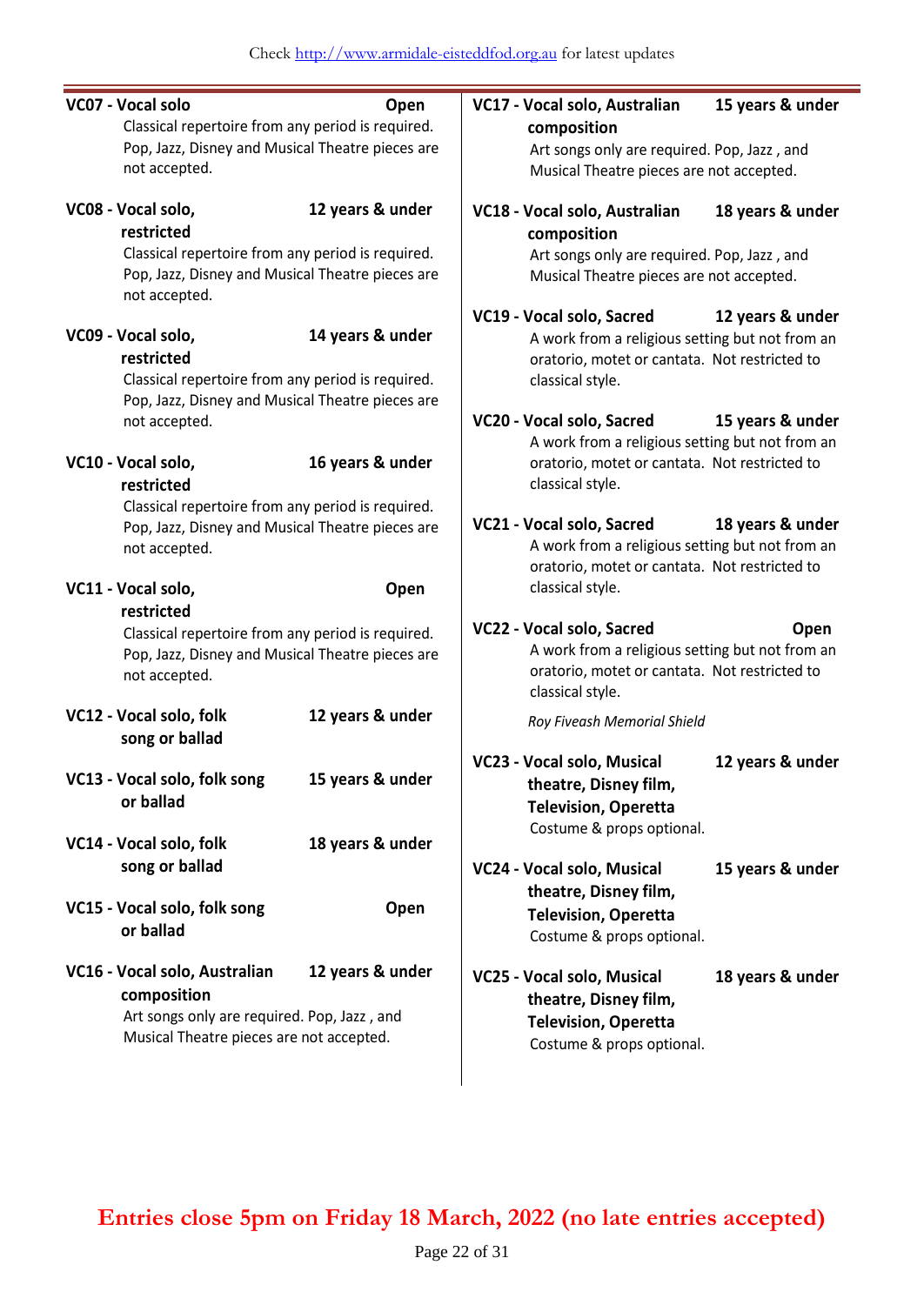| VC26 - Vocal solo, musical theatre,                                                     | Open             |                                                                                                    | VC33 - Vocal duet                                                    | 18 years & under                                  |  |
|-----------------------------------------------------------------------------------------|------------------|----------------------------------------------------------------------------------------------------|----------------------------------------------------------------------|---------------------------------------------------|--|
| Disney film, Television, Operetta                                                       |                  | Duets must have substantial sections of two-part<br>harmony. Two-part canons allowed. Pop, Jazz,   |                                                                      |                                                   |  |
| Costume & props optional.                                                               |                  |                                                                                                    |                                                                      |                                                   |  |
|                                                                                         |                  | Disney or Musical Theatre not accepted. Time                                                       |                                                                      |                                                   |  |
| VC27 - Vocal solo,                                                                      | 12 years & under |                                                                                                    | limit of 3 minutes.                                                  |                                                   |  |
| <b>Popular song</b>                                                                     |                  |                                                                                                    |                                                                      |                                                   |  |
| Composed since late 1950's, widely circulated and                                       |                  |                                                                                                    | VC34 - Vocal duet                                                    | Open                                              |  |
| commercially promoted as popular song (not                                              |                  |                                                                                                    | Duets must have substantial sections of two-part                     |                                                   |  |
| musical theatre). Microphone optional.                                                  |                  |                                                                                                    | harmony. Two-part canons allowed. Pop, Jazz,                         |                                                   |  |
| Accompaniment may be live or licenced backing                                           |                  |                                                                                                    | Disney or Musical Theatre not accepted. Time<br>limit of 3 minutes.  |                                                   |  |
| tape or CD with no vocal backing. Song choice                                           |                  |                                                                                                    |                                                                      |                                                   |  |
| must be suited to age level.                                                            |                  |                                                                                                    | VC35 - Vocal duet/trio                                               | 12 years & under                                  |  |
| VC28 - Vocal solo,                                                                      | 15 years & under |                                                                                                    | Character song, musical theatre, opera or                            |                                                   |  |
| <b>Popular song</b>                                                                     |                  |                                                                                                    | operetta in costume. Harmony optional.                               |                                                   |  |
| Composed since late 1950's, widely circulated and                                       |                  |                                                                                                    |                                                                      |                                                   |  |
| commercially promoted as popular song (not                                              |                  |                                                                                                    | VC36 - Vocal duet/trio                                               | 15 years & under                                  |  |
| musical theatre). Microphone optional.                                                  |                  |                                                                                                    | Character song, musical theatre, opera or                            |                                                   |  |
| Accompaniment may be live or licenced backing                                           |                  |                                                                                                    | operetta in costume. Harmony optional.                               |                                                   |  |
| tape or CD with no vocal backing. Song choice                                           |                  |                                                                                                    |                                                                      |                                                   |  |
| should be suited to age level.                                                          |                  |                                                                                                    | VC37 - Vocal duet/trio                                               | 18 years & under                                  |  |
|                                                                                         |                  |                                                                                                    | Character song, musical theatre, opera or                            |                                                   |  |
| VC29 - Vocal solo,                                                                      | 18 years & under |                                                                                                    | operetta in costume. Harmony optional.                               |                                                   |  |
| <b>Popular song</b>                                                                     |                  |                                                                                                    | VC38 - Vocal duet/trio                                               | Open                                              |  |
| Composed since late 1950's, widely circulated and                                       |                  | Character song, musical theatre, opera or                                                          |                                                                      |                                                   |  |
| commercially promoted as popular song (not                                              |                  | operetta in costume. Harmony optional.                                                             |                                                                      |                                                   |  |
| musical theatre). Microphone optional.<br>Accompaniment may be live or licenced backing |                  |                                                                                                    |                                                                      |                                                   |  |
| tape or CD with no vocal backing. Song choice                                           |                  |                                                                                                    | VC39 - Vocal solo with                                               | 13 years & under                                  |  |
| should be suited to age level.                                                          |                  |                                                                                                    | piano accompaniment                                                  |                                                   |  |
|                                                                                         |                  |                                                                                                    |                                                                      | Both singer and pianist will be judged. Both must |  |
| VC30 - Vocal solo, Popular song                                                         | Open             |                                                                                                    | be amateurs and comply with age restrictions.                        |                                                   |  |
| Composed since late 1950's, widely circulated and                                       |                  |                                                                                                    | VC40 - Vocal solo with                                               |                                                   |  |
| commercially promoted as popular song (not                                              |                  |                                                                                                    |                                                                      | 16 years & under                                  |  |
| musical theatre). Microphone optional.                                                  |                  |                                                                                                    | piano accompaniment                                                  |                                                   |  |
| Accompaniment may be live or licenced backing                                           |                  | Both singer and pianist will be judged. Both must<br>be amateurs and comply with age restrictions. |                                                                      |                                                   |  |
| tape or CD with no vocal backing. Song choice                                           |                  |                                                                                                    |                                                                      |                                                   |  |
| should be suited to age level.                                                          |                  | VC41 - Lieder                                                                                      |                                                                      | 15 years & under                                  |  |
| VC31 - Vocal duet                                                                       | 12 years & under |                                                                                                    | Must be sung in German                                               |                                                   |  |
| Duets must have substantial sections of two-part                                        |                  |                                                                                                    |                                                                      |                                                   |  |
| harmony. Two-part canons allowed. Pop, Jazz,                                            |                  | VC42 - Lieder                                                                                      |                                                                      | Open                                              |  |
| Disney or Musical Theatre not accepted. Time                                            |                  |                                                                                                    | Must be sung in German                                               |                                                   |  |
| limit of 2 minutes.                                                                     |                  |                                                                                                    |                                                                      |                                                   |  |
|                                                                                         |                  |                                                                                                    | VC43 - Vocal solo, Jazz song                                         | 16 years & under                                  |  |
| VC32 - Vocal duet                                                                       | 15 years & under |                                                                                                    | Live accompaniment only. Some improvisation                          |                                                   |  |
| Duets must have substantial sections of two-part                                        |                  |                                                                                                    | must be included. Up to two instruments in                           |                                                   |  |
| harmony. Two-part canons allowed. Pop, Jazz,                                            |                  |                                                                                                    | addition to piano allowed for accompaniment.<br>Microphone optional. |                                                   |  |
| Disney or Musical Theatre not accepted. Time                                            |                  |                                                                                                    |                                                                      |                                                   |  |
| limit of 2 minutes.                                                                     |                  |                                                                                                    |                                                                      |                                                   |  |
|                                                                                         |                  |                                                                                                    |                                                                      |                                                   |  |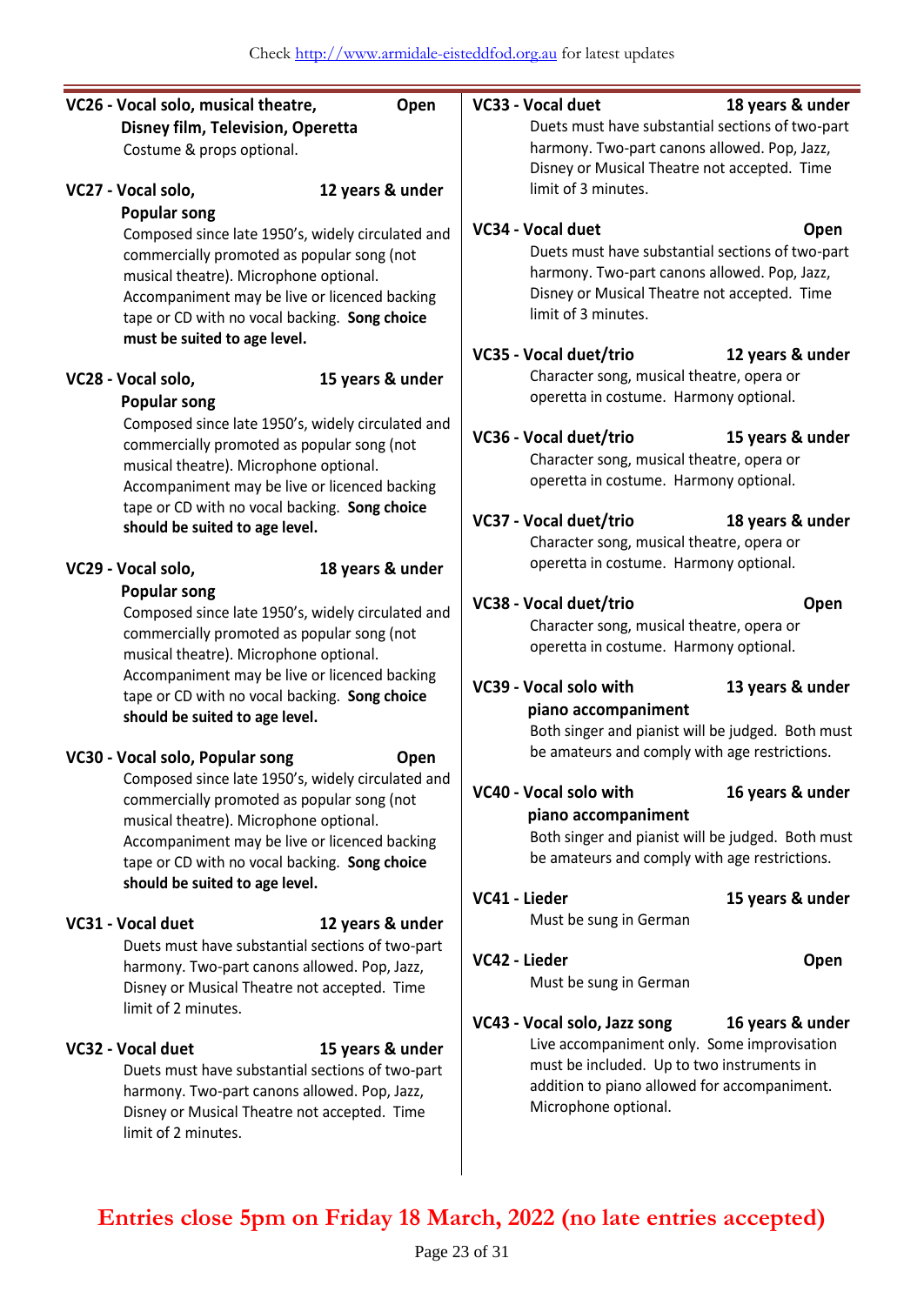**VC44 - Vocal solo, Jazz song 18 years & under** Live accompaniment only. Some improvisation must be included. Up to two instruments in addition to piano allowed for accompaniment. Microphone optional.

#### **VC45 - Vocal solo, Jazz song <b>Open**

Live accompaniment only. Some improvisation must be included. Up to two instruments in addition to piano allowed for accompaniment. Microphone optional.

#### **VC46 - New England Vocal 12 years & under Age Championship**

Two contrasting pieces from memory. Art songs, folk song arrangements, arias, foreign language songs are recommended. Pop, Jazz, Disney or Musical Theatre items are not allowed. To qualify, competitor needs to have sung in two other vocal sections.

*First prize - \$30 and the Huddleston Family Perpetual Shield*

#### **VC47 - New England Vocal 13-15 years**

#### **Age Championship**

Two contrasting pieces from memory. Art songs, folk song arrangements, arias, foreign language songs are recommended. Pop, Jazz, Disney or Musical Theatre items are not allowed. To qualify, competitor needs to have sung in two other vocal sections.

*First prize - \$50 and the Armidale Drama and Musical Society Perpetual Shield*

#### **VC48 - New England Vocal 16-18 years Age Championship**

Two contrasting pieces from memory. Not popular, jazz or musical theatre. To qualify, competitor needs to have sung in two other vocal sections.

*First prize - \$75 and the Fiori Musicali Chamber Choir Perpetual Shield*

**VC49 - New England Vocal Open Championship**

Two contrasting pieces from memory. Art songs, folk song arrangements, arias, foreign language songs are recommended. Pop, Jazz, Disney or Musical Theatre items are not allowed. To qualify, competitor needs to have sung in two other vocal sections.

*First prize - \$100 and the Tony & Margaret Bashford Perpetual Shield*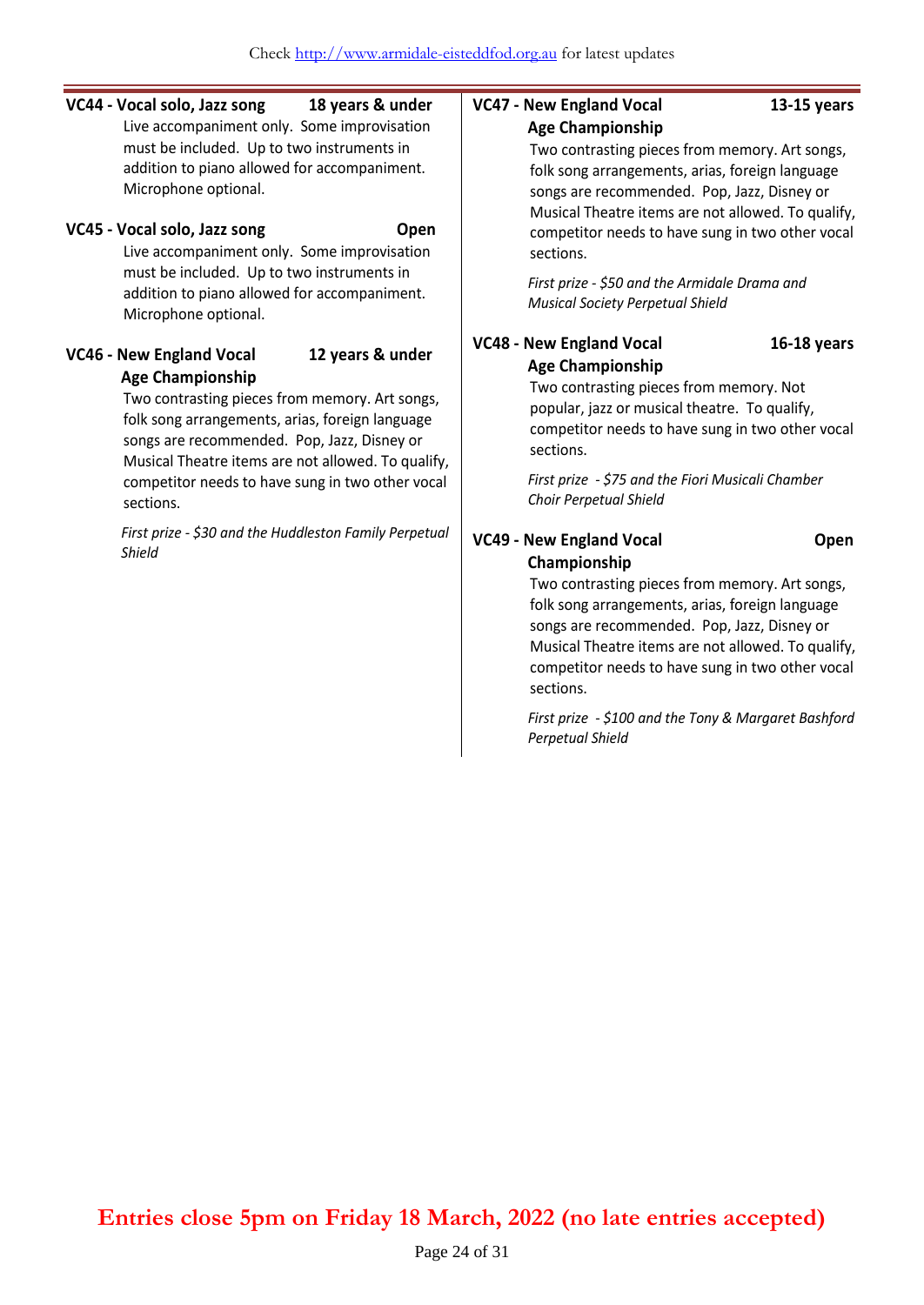

# **Woodwind & Brass**

## **Special Awards**

The following awards are recommended by the adjudicator and announced at the Gala Concert:

Encouragement Award for Recorder -

- $\star$  Junior (\$50)
- $\star$  Senior (\$50)

Encouragement Award for Flute - \$50

Encouragement Award for Clarinet - \$50 Encouragement Award for Oboe - \$50 Encouragement Award for Saxophone - \$50 Encouragement Award for Brass - \$50 and The Aynsley Shield Scholarship for Potential in Brass & Woodwind - \$80

| WB01 - Brass solo                                      | 13 years & under                        | <b>WB13 - Brass duet</b>           | Open             |
|--------------------------------------------------------|-----------------------------------------|------------------------------------|------------------|
| <b>WB02 - Brass solo</b>                               | 18 years & under                        | <b>WB14 - Recorder solo</b>        | 7 years & under  |
| WB03 - Brass solo                                      | Open                                    | <b>WB15 - Recorder solo</b>        | 8 years & under  |
| WB04 - Brass solo, novice                              | Years K-6                               | <b>WB16 - Recorder solo</b>        | 9 years & under  |
| WB05 - Brass solo, novice                              | <b>Years 7-12</b>                       | <b>WB17 - Recorder solo</b>        | 10 years & under |
| WB06 - Brass solo, restricted                          | Years K-6                               | WB18 - Recorder solo               | 11 years & under |
| WB07 - Brass solo, restricted                          | <b>Years 7-12</b>                       | WB19 - Recorder solo               | 12 years & under |
| WB08 - Brass solo, any piece                           | <b>AMEB Grade 3</b>                     | WB20 - Recorder solo               | 14 years & under |
| from AMEB Lists C or D                                 | standard & under                        | <b>WB21 - Recorder solo</b>        | 18 years & under |
| WB09 - Brass solo, any piece<br>from AMEB Lists C or D | <b>AMEB Grade</b><br>4-5 standard       | <b>WB22 - Recorder solo</b>        | Open             |
| WB10 - Brass solo, any piece<br>from AMEB Lists C or D | <b>AMEB Grade</b><br>6 standard & above | WB23- Recorder solo,<br>restricted | 8 years & under  |
| First prize - \$50                                     |                                         | WB24- Recorder solo,               | 10 years & under |
| <b>WB11 - Brass duet</b>                               | 11 years & under                        | restricted                         |                  |
| <b>WB12 - Brass duet</b>                               | 16 years & under                        | WB25- Recorder solo,<br>restricted | 12 years & under |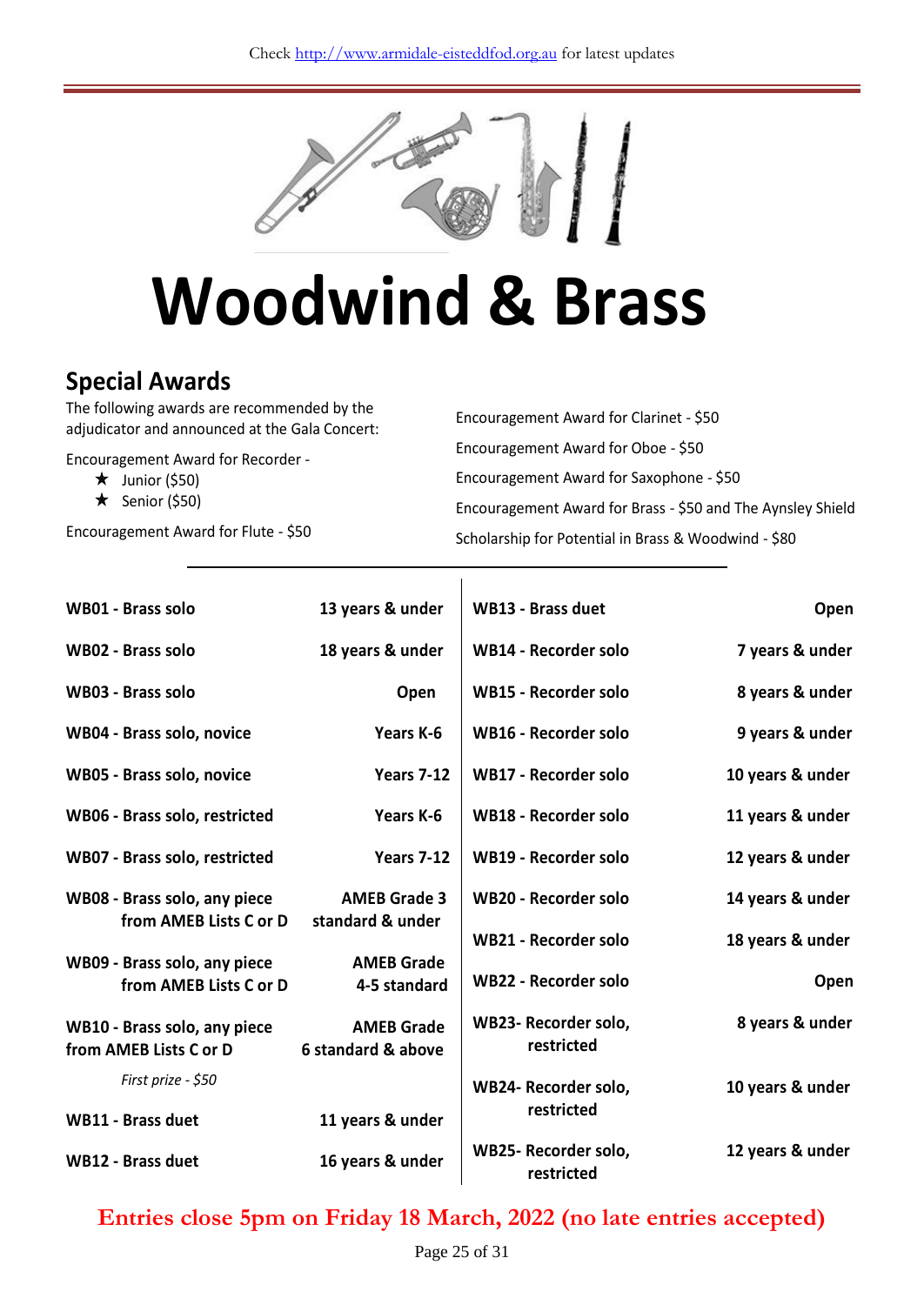#### Check [http://www.armidale-eisteddfod.org.au](http://www.armidale-eisteddfod.org.au/) for latest updates

|                                                                                                                                        | WB26- Recorder solo,                                                                                                                        |                  | WB40 - Flute solo               | 12 years & under                        |
|----------------------------------------------------------------------------------------------------------------------------------------|---------------------------------------------------------------------------------------------------------------------------------------------|------------------|---------------------------------|-----------------------------------------|
|                                                                                                                                        | restricted                                                                                                                                  | 13 years & over  |                                 |                                         |
|                                                                                                                                        | <b>WB27 - Recorder duet</b>                                                                                                                 | 8 years & under  | WB41 - Flute solo               | 15 years & under                        |
|                                                                                                                                        | <b>WB28 - Recorder duet</b>                                                                                                                 | 10 years & under | WB42 - Flute solo               | Open                                    |
|                                                                                                                                        |                                                                                                                                             |                  | WB43 - Flute solo, novice       | Years K-6                               |
|                                                                                                                                        | <b>WB29 - Recorder duet</b>                                                                                                                 | 12 years & under | WB44 - Flute solo, novice       | <b>Years 7-12</b>                       |
|                                                                                                                                        | WB30 - Recorder duet                                                                                                                        | 14 years & under | WB45 - Flute duet               | 14 years & under                        |
|                                                                                                                                        | <b>WB31 - Recorder duet</b>                                                                                                                 | Open             | WB46 - Flute duet               | Open                                    |
|                                                                                                                                        | WB32 - Recorder ensemble, Small country schools<br>One piece played from memory.                                                            |                  | WB47 - Reed solo                | 12 years & under                        |
|                                                                                                                                        | First prize - \$100                                                                                                                         |                  | WB48 - Reed solo                | 15 years & under                        |
|                                                                                                                                        | The National Party Perpetual Shield is awarded to the small<br>country school with the highest total score across events                    |                  | WB49 - Reed solo                | Open                                    |
|                                                                                                                                        | WB32, CH03 and EN02. All 3 events are held in the same<br>session. Only competitors entering all three events are                           |                  | WB50 - Reed solo, novice        | Years K-6                               |
|                                                                                                                                        | eligible for this shield                                                                                                                    |                  | WB51 - Reed solo, novice        | <b>Years 7-12</b>                       |
|                                                                                                                                        | WB33 - Recorder ensemble<br>No more than 12 players. Two contrasting pieces.                                                                | 8 years & under  | WB52 - Double reed solo, novice | Years K-6                               |
|                                                                                                                                        | Commonwealth Bank of Australia Perpetual Shield                                                                                             |                  | WB53 - Double reed solo, novice | <b>Years 7-12</b>                       |
| WB34 - Recorder ensemble<br>12 years & under<br>No more than 12 players. Two contrasting pieces.<br>A.W Simpson & Co Perpetual Shield  |                                                                                                                                             |                  | <b>WB54 - Double Reed solo</b>  | 15 years & under                        |
|                                                                                                                                        |                                                                                                                                             |                  | <b>WB55 - Double Reed solo</b>  | Open                                    |
|                                                                                                                                        | 18 years & under<br>WB35 - Recorder ensemble<br>Two contrasting pieces. Any combination. Parts<br>may be doubled. No accompaniment allowed. |                  | WB56 - Reed duet                | 12 years & under                        |
|                                                                                                                                        |                                                                                                                                             |                  | WB57 - Reed duet                | 15 years & under                        |
|                                                                                                                                        | Armidale Ex-Services Club Perpetual Shield                                                                                                  |                  | WB58 - Reed duet                | Open                                    |
| <b>WB36 - Recorder ensemble</b><br>Open<br>Two contrasting pieces. Any combination. Parts<br>may be doubled. No accompaniment allowed. |                                                                                                                                             |                  | WB59 - Wind solo                | <b>AMEB Grade 3</b><br>standard & under |
|                                                                                                                                        | First Prize - \$200                                                                                                                         |                  | WB60 - Wind solo                | <b>AMEB Grade 5</b><br>standard & under |
|                                                                                                                                        | WB37 - Woodwind solo, non-competitive                                                                                                       | Open             |                                 |                                         |
|                                                                                                                                        | WB38 - Woodwind solo,<br>restricted                                                                                                         | 13 years & under | WB61 - Wind solo                | <b>AMEB Grade 6</b><br>standard & above |
|                                                                                                                                        |                                                                                                                                             |                  | First Prize - \$25              |                                         |
|                                                                                                                                        | WB39 - Woodwind solo,<br>restricted                                                                                                         | 18 years & under |                                 |                                         |
|                                                                                                                                        |                                                                                                                                             |                  |                                 |                                         |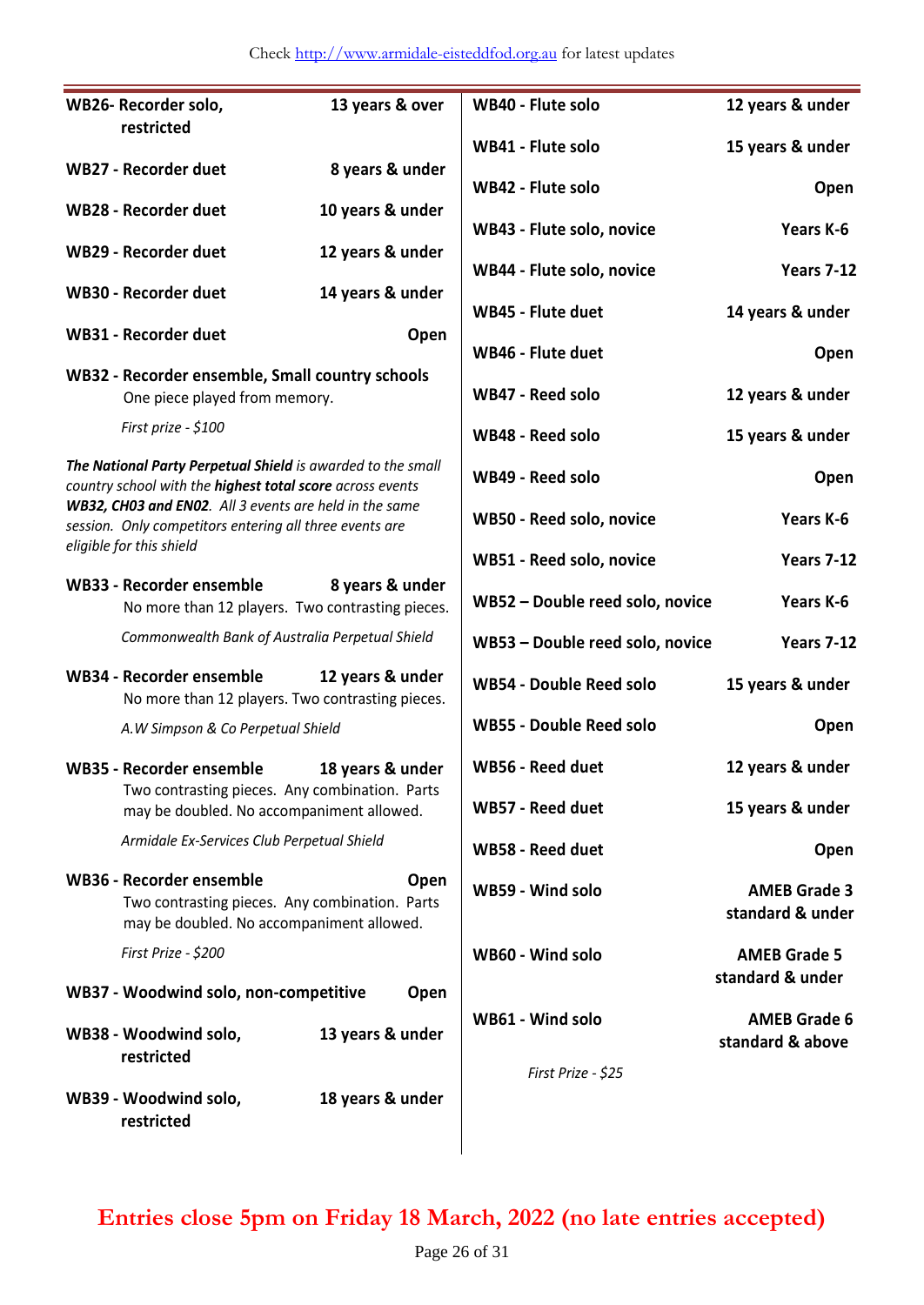| <b>WB62 - New England Woodwind &amp;</b><br><b>Brass Age Championship</b><br>One piece played from memory. | 12 years &<br>under | <b>WB63 - New England Woodwind</b><br>& Brass Age Championship<br>One piece played from memory. | $13-15$ years |  |
|------------------------------------------------------------------------------------------------------------|---------------------|-------------------------------------------------------------------------------------------------|---------------|--|
| First Prize - \$30 and the Rotary Club of Armidale<br>Perpetual Shield                                     |                     | First Prize - \$50 and the Armidale Music Foundation<br><b>Perpetual Shield</b>                 |               |  |
|                                                                                                            |                     | <b>WB64 - New England Woodwind</b><br>& Brass Age Championship<br>One piece played from memory. | $16-18$ years |  |
|                                                                                                            |                     | First Prize - \$75 and the JoAnn & Bill Griffiths<br>Perpetual Shield                           |               |  |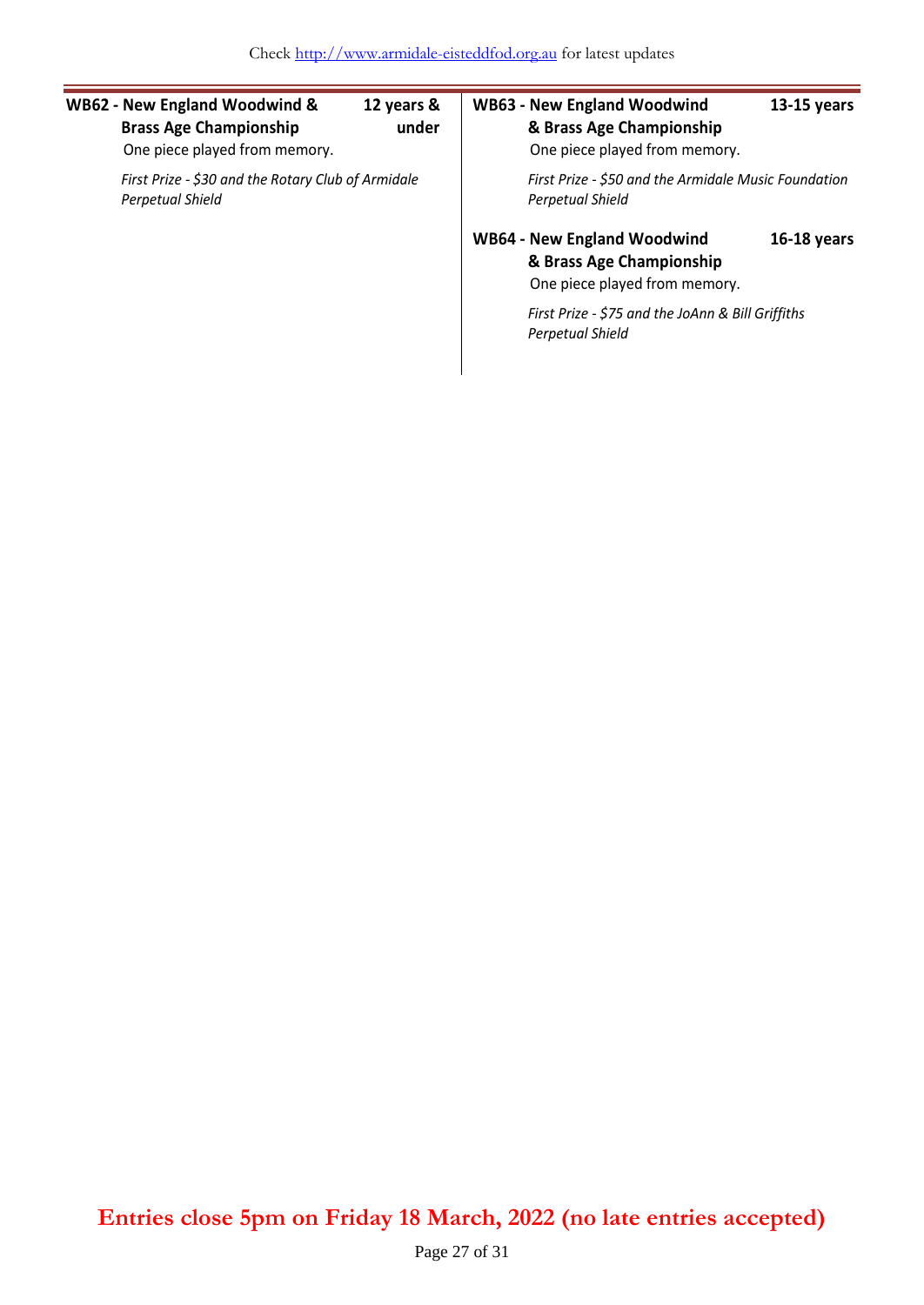# **Competition Rules**

#### **Late Entries**

1. Late entries will not be accepted. Entries close on the specified date through the online system and cannot be processed after this date. All entries must be made online.

#### **Definitions**

- 1. For the purposes of the Eisteddfod, a competitor's age shall mean their age on the advertised opening date of the Eisteddfod. Competitors in age-limited events must be prepared to submit proof of age by Birth Certificate or other means if required to do so.
- 2. **"Open"** means open to all competitors of any age.
- 3. **" Restricted"** events are open only to competitors who have not won a solo event for that category of instrument or speech/drama in a previous eisteddfod at Armidale or elsewhere.
- 4. **"Novice"** events are open only to competitors who have been learning that category of instrument (including voice) for 18 months or less prior to close of entries.
- 5. **"Small country school"** events are open only to school groups from schools having a school population of fewer than 100 pupils.
- 6. School groups must consist only of members of that school.

#### **Duet and Trio Events**

- 1. In duet or trio items the names of the individual partners must be stated on the entry form. In the event of one partner being unable to perform due to a genuine change in circumstance, the Committee may allow a substitute provided that two weeks notice is given to the Entry Coordinator
- 2. An individual may enter a duet or trio event with different partners and/or different instruments.

The maximum number of times an individual can enter the same duet or trio event is two (2).

3. A group, duet or trio may not enter more than once in a single event.

#### **Other Rules**

- 1. A competitor may enter a particular solo event twice provided a different instrument is played for each performance (e.g. trumpet, trombone).
- 2. Unless stated otherwise the competitor shall select pieces to be performed.
- 3. A competitor shall not perform the same item in more than one event during the Eisteddfod.
- 4. A competitor must not repeat any item performed in a previous Armidale Eisteddfod until three years have passed.
- 5. Unless performing from memory, all competitors must perform from the original copy.
- 6. The Committee reserves the right to cancel or combine any event where insufficient entries are received.
- 7. All special requests must be made at the time of entry.
- 8. The order of events may be changed at the discretion of the Committee or Co-ordinator.
- 9. The order of competitors within an event may be changed at the discretion of the Committee or Coordinator.
- 10. Competitors not answering their names when it is their turn to perform in an event may be disqualified.
- 11. Under special circumstances, the Co-ordinator may allow a competitor to perform out of the event. He or she will receive adjudication but no placing.
- 12. It is the responsibility of the competitor to make arrangements with an accompanist at least three weeks prior to the performance, and to negotiate fees with the accompanist.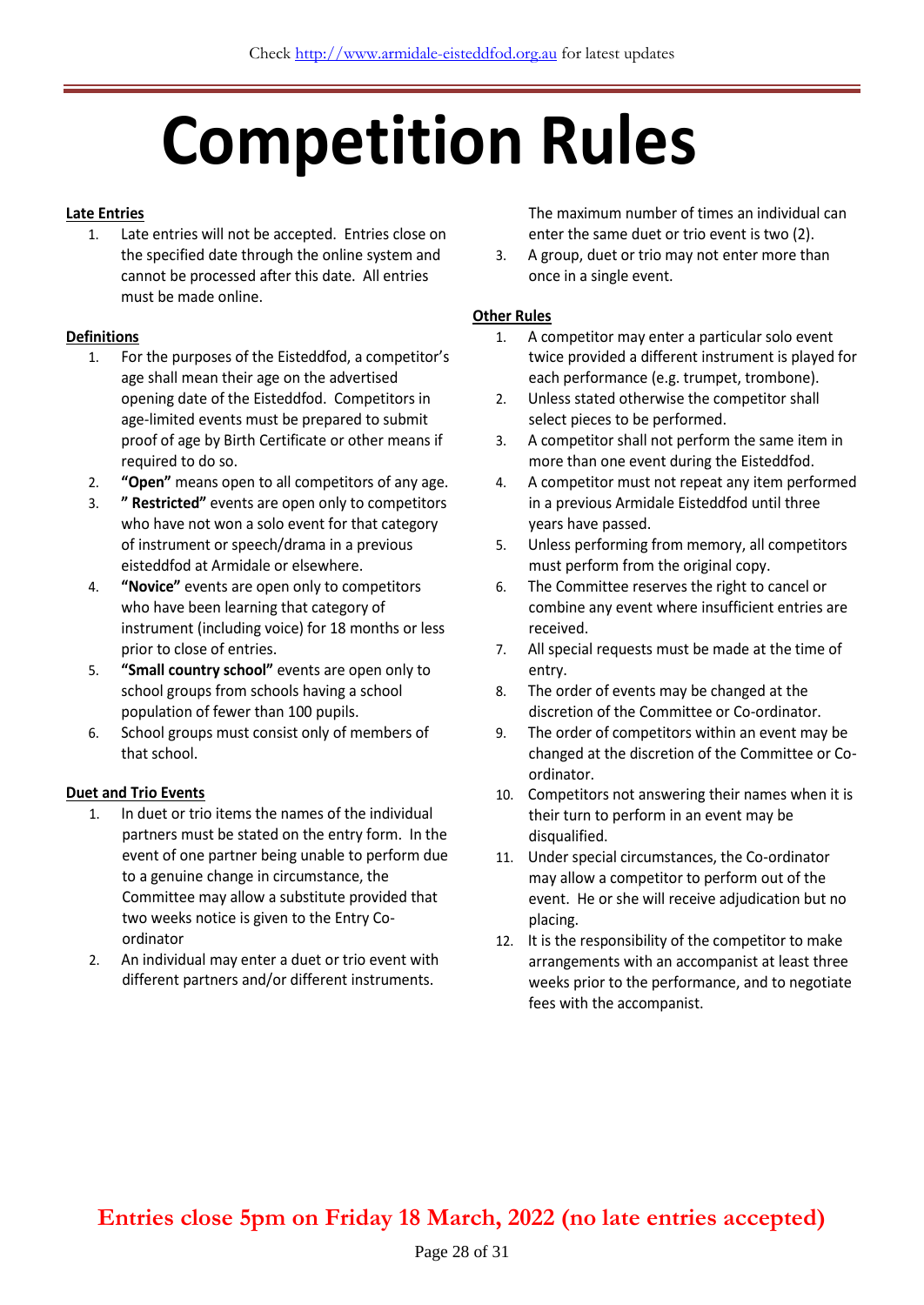# **Copyright Laws**

All competitors must realise their responsibilities regarding laws under Australian Copyright Act, 1968.

- 1. Competitor and/or accompanist must use original copies of music or authorised photocopies (where photocopies are used they must be accompanied by a letter from the publisher of copyright holder). Schools may use "AMCOS" stamped copies in accordance with AMCOS agreement.
- 2. A copy of work (music or printed word) must be provided for the adjudicator. Any photocopies will be destroyed after the event by the Eisteddfod Committee.
- 3. CDs used by music competitors must be an original, a legally purchased copy or clearly endorsed with an AMCOS license number.
- 4. Accompanists A single copy of the accompaniment may be made for use in a performance, if the performer is using the original copy.
- 5. The Armidale Eisteddfod Society will NOT be liable for any copyright infringement relating to the submissions of photocopies or recordings. Competitors are responsible for adhering to copyright laws.
- 6. It is an infringement of copyright laws to record performances using any electronic device (video, audio tape, mobile phones etc.).
- 7. For further information regarding Copyright please contact:
	- Music APRA (02) 9935 7900 **www.apra.com.au**
	- Print CAL (02) 9394 7600 **services@copyright.com.au**
	- Recorded Music PPCA (02) 8569 1111 **[licensing.mail@ppca.com.au](mailto:licensing.mail@ppca.com.au)**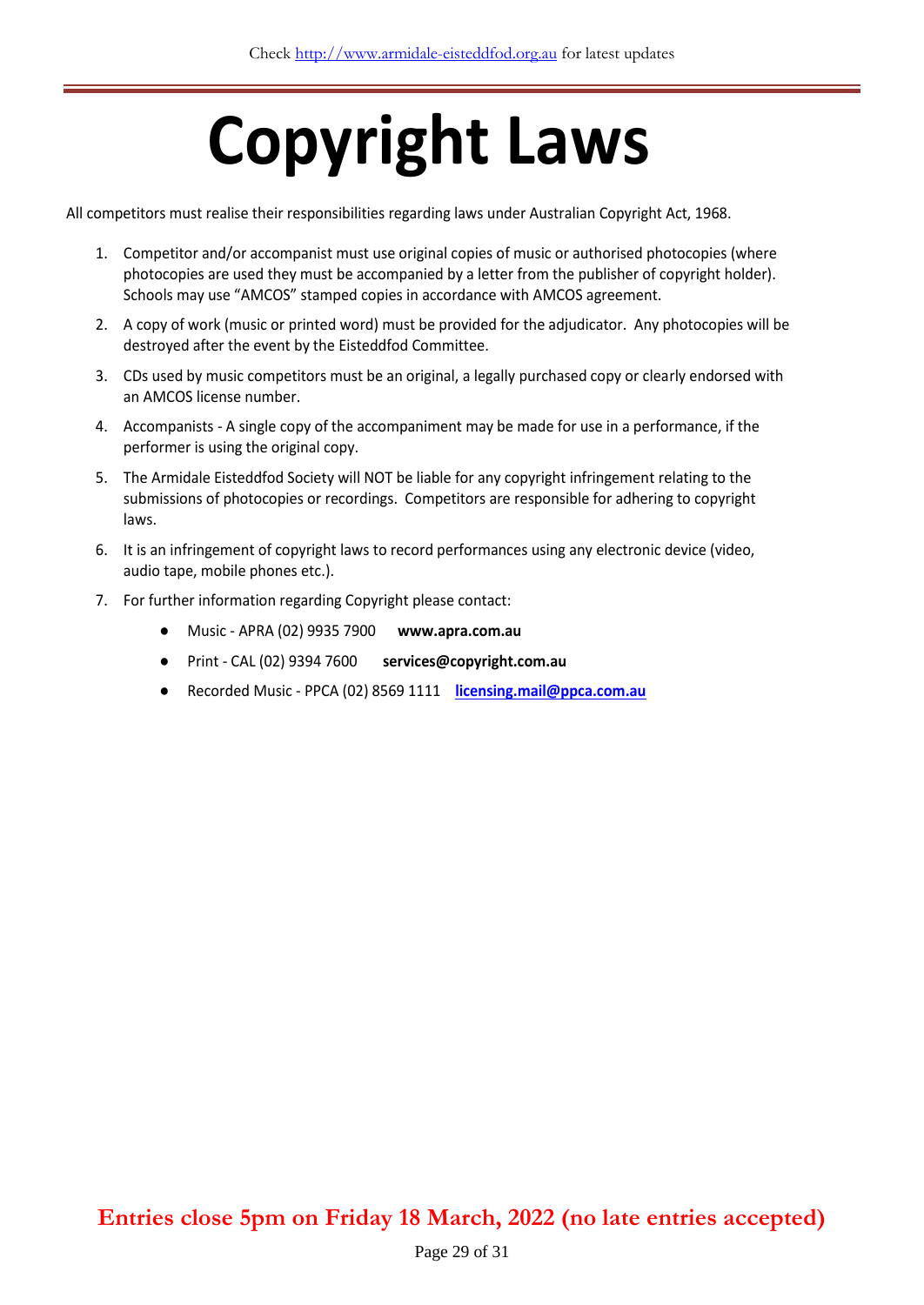# **Covid Procol for the 2022 Armidale Eisteddfod**

Armidale Eisteddfod Society (AES) is committed to providing a safe and healthy environment for our competitors, families, friends and volunteers so far as reasonably practicable. In relation to Covid-19, our goal is to minimise risk of transmission whilst enabling AES's activities to go ahead.

However, we have a responsibility and regulatory requirement to manage the Covid risk in accordance with the NSW Public Health Orders as well as Work Health & Safety Legislation. We also have a degree of discretion to apply our own requirements to ensure the wellbeing of our participants and the entire community.

Please continue reading to understand the current AES Covid Requirements as they relate to attendance at the 2022 Eisteddfod. We will review these requirements on an on-going basis and provide updates on our website and Facebook page. Your continued support and cooperation is appreciated. Please contact us a[t armidaleeisteddfodpresident@gmail.com](mailto:armidaleeisteddfodpresident@gmail.com) if you require further information or clarification.

AES's 2022 activities commence from Monday 16th May through to Sunday 19<sup>th</sup> June 2022. Because the Eisteddfod is being held on the NECOM campus, which has so many diverse communities flowing through daily, and taking into account the highly infectious nature of Omicron variant, we have had to take a cautious approach for the duration of the 2022 Eisteddfod. This is to protect the whole community and not just Eisteddfod participants.

#### **REQUIREMENTS TO PARTICIPATE IN ACTIVITIES IN THE 2022 ARMIDALE EISTEDDFOD**

#### **1. Vaccination Requirements**

- a. Until further notice, to compete, attend or work at the 2022 Eisteddfod:
	- i. Anyone 12 years old or over must be fully vaccinated (or provide a medically certified exemption)
	- ii. Anyone 5 years old and over but under 12 years old must have at least one vaccination (or provide a medically certified exemption)

#### b. Attendees

- i. must be feeling well. Please don't attend if you have any cold-like symptoms, regardless how mild.
- ii. should not attend if they have been told to isolate or are awaiting the results of a COVID test.

#### **2. Vaccination Status**

a. All competitors, families, friends, volunteers and others attending the 2022 Eisteddfod may be asked to provide proof of vaccination (or medical exemption) which may be checked at any time by an AES worker or volunteer, or a NECOM staff member.